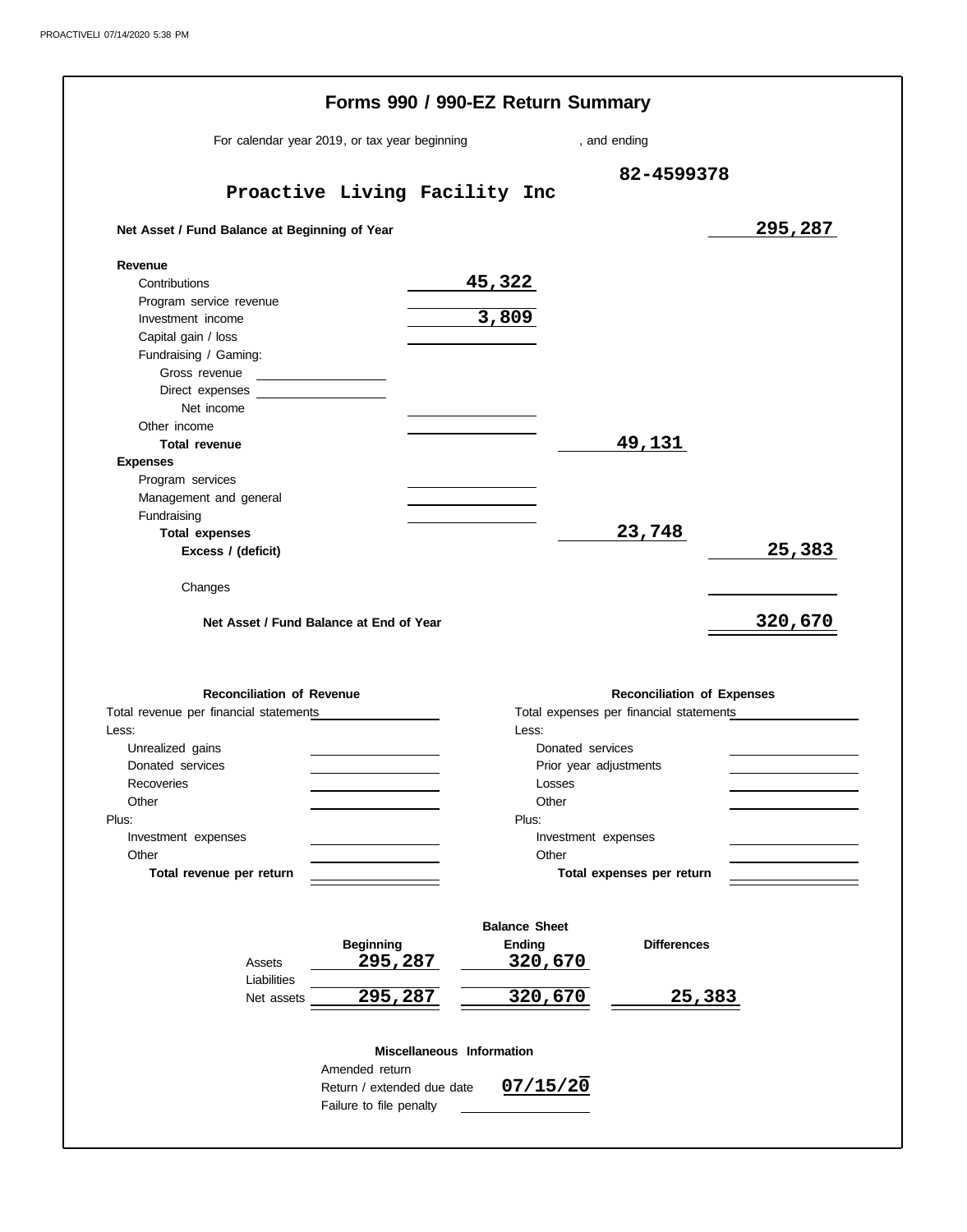|          |                | <b>Form990-EZ</b>                      | <b>Short Form</b><br><b>Return of Organization Exempt From Income Tax</b><br>Under section 501(c), 527, or 4947(a)(1) of the Internal Revenue Code (except private foundations)                                                      |            |              | OMB No. 1545-0047<br>2019                                          |
|----------|----------------|----------------------------------------|--------------------------------------------------------------------------------------------------------------------------------------------------------------------------------------------------------------------------------------|------------|--------------|--------------------------------------------------------------------|
|          |                |                                        |                                                                                                                                                                                                                                      |            |              | <b>Open to Public</b>                                              |
|          |                | Department of the Treasury             | } Do not enter social security numbers on this form, as it may be made public.                                                                                                                                                       |            |              | <b>Inspection</b>                                                  |
|          |                | Internal Revenue Service               | <b>}Go to www.irs.gov/Form990EZ for instructions and the latest information.</b>                                                                                                                                                     |            |              |                                                                    |
| в        |                | Check if applicable:                   | For the 2019 calendar year, or tax year beginning<br>and ending<br>C Name of organization                                                                                                                                            |            |              |                                                                    |
|          | Address change |                                        |                                                                                                                                                                                                                                      |            |              | D Employer identification number                                   |
|          | Name change    |                                        | Proactive Living Facility Inc                                                                                                                                                                                                        |            |              | 82-4599378                                                         |
|          | Initial return |                                        | Number and street (or P.O. box, if mail is not delivered to street address)                                                                                                                                                          | Room/suite |              | E Telephone number                                                 |
|          |                | Final return/terminated                | 45466 N Foothills Road                                                                                                                                                                                                               |            |              | $406 - 676 - 3949$                                                 |
|          | Amended return |                                        | City or town, state or province, country, and ZIP or foreign postal code                                                                                                                                                             |            |              | F Group Exemption                                                  |
|          |                | Application pending                    | MT 59864<br>Ronan                                                                                                                                                                                                                    |            |              | Number <b>u</b>                                                    |
| G        |                | Accounting Method: $ \mathbf{X} $ Cash | Accrual Other (specify) <b>u</b>                                                                                                                                                                                                     |            |              | <b>H</b> Check $\mathbf{u}[\mathbf{X}]$ if the organization is not |
|          | Website:       | N/A                                    |                                                                                                                                                                                                                                      |            |              | required to attach Schedule B                                      |
|          |                |                                        | Tax-exempt status (check only one) $- X $ 501(c)(3)<br>501(c)<br>4947(a)(1) or<br>$\overline{1}$<br>(insert no.)<br>Trust<br>Association                                                                                             | 527        |              | (Form 990, 990-EZ, or 990-PF).                                     |
| K.       |                | Form of organization:                  | $\mathbf{X}$ Corporation<br>Other<br>Add lines 5b, 6c, and 7b to line 9 to determine gross receipts. If gross receipts are \$200,000 or more, or if total assets                                                                     |            |              |                                                                    |
|          |                |                                        |                                                                                                                                                                                                                                      |            |              | 49,131                                                             |
|          | Part I         |                                        | Revenue, Expenses, and Changes in Net Assets or Fund Balances (see the instructions for Part I)                                                                                                                                      |            |              |                                                                    |
|          |                |                                        | Check if the organization used Schedule O to respond to any question in this Part I                                                                                                                                                  |            |              | $\vert \mathbf{x} \vert$                                           |
|          | 1              |                                        | Contributions, gifts, grants, and similar amounts received                                                                                                                                                                           |            | 1            | 45,322                                                             |
|          | 2              |                                        |                                                                                                                                                                                                                                      |            | $\mathbf{2}$ |                                                                    |
|          | 3              |                                        |                                                                                                                                                                                                                                      |            | 3            |                                                                    |
|          | 4              |                                        |                                                                                                                                                                                                                                      |            | 4            | 3,809                                                              |
|          | 5a             |                                        | Gross amount from sale of assets other than inventory<br>5a                                                                                                                                                                          |            |              |                                                                    |
|          | b              |                                        | Less: cost or other basis and sales expenses<br>5b                                                                                                                                                                                   |            |              |                                                                    |
|          | c              |                                        | Gain or (loss) from sale of assets other than inventory (subtract line 5b from line 5a)                                                                                                                                              |            | 5c           |                                                                    |
|          | 6<br>a         |                                        | Gaming and fundraising events:<br>Gross income from gaming (attach Schedule G if greater than                                                                                                                                        |            |              |                                                                    |
|          |                | \$15,000)                              | 6a                                                                                                                                                                                                                                   |            |              |                                                                    |
| Revenue  | b              |                                        | Gross income from fundraising events (not including<br>of contributions                                                                                                                                                              |            |              |                                                                    |
|          |                |                                        | from fundraising events reported on line 1) (attach Schedule G if the                                                                                                                                                                |            |              |                                                                    |
|          |                |                                        | sum of such gross income and contributions exceeds \$15,000)<br>6b                                                                                                                                                                   |            |              |                                                                    |
|          |                |                                        | c Less: direct expenses from gaming and fundraising events<br>$rac{6}{5}$                                                                                                                                                            |            |              |                                                                    |
|          |                |                                        | Net income or (loss) from gaming and fundraising events (add lines 6a and 6b and subtract                                                                                                                                            |            |              |                                                                    |
|          |                |                                        |                                                                                                                                                                                                                                      |            | 6d           |                                                                    |
|          | 7a             |                                        | 7a                                                                                                                                                                                                                                   |            |              |                                                                    |
|          | b              | Less: cost of goods sold               | <u>7b</u>                                                                                                                                                                                                                            |            | 7c           |                                                                    |
|          | c<br>8         |                                        | Other revenue (describe in Schedule O)                                                                                                                                                                                               |            | 8            |                                                                    |
|          | 9              |                                        |                                                                                                                                                                                                                                      |            | 9            | 49,131                                                             |
|          | 10             |                                        |                                                                                                                                                                                                                                      |            | 10           |                                                                    |
|          | 11             |                                        | Benefits paid to or for members <b>contained a container and a container and a container and a container and a container and a container and container and container and container and container and container and container and</b> |            | 11           |                                                                    |
|          | 12             |                                        |                                                                                                                                                                                                                                      |            | 12           |                                                                    |
| Expenses | 13             |                                        |                                                                                                                                                                                                                                      |            | 13           | 20,192                                                             |
|          | 14             |                                        |                                                                                                                                                                                                                                      |            | 14           |                                                                    |
|          | 15             |                                        |                                                                                                                                                                                                                                      |            | 15           |                                                                    |
|          | 16             |                                        |                                                                                                                                                                                                                                      |            | 16           | 3,556                                                              |
|          | 17<br>18       |                                        |                                                                                                                                                                                                                                      |            | 17<br>18     | 23,748<br><u>25,383</u>                                            |
|          | 19             |                                        | Net assets or fund balances at beginning of year (from line 27, column (A)) (must agree with                                                                                                                                         |            |              |                                                                    |
| Assets   |                |                                        | end-of-year figure reported on prior year's return)                                                                                                                                                                                  |            | 19           | <u>295,287</u>                                                     |
| Net      | 20             |                                        |                                                                                                                                                                                                                                      |            | 20           |                                                                    |
|          | 21             |                                        |                                                                                                                                                                                                                                      |            | 21           | 320,670                                                            |
|          |                |                                        | For Paperwork Reduction Act Notice, see the separate instructions.                                                                                                                                                                   |            |              | Form 990-EZ (2019)                                                 |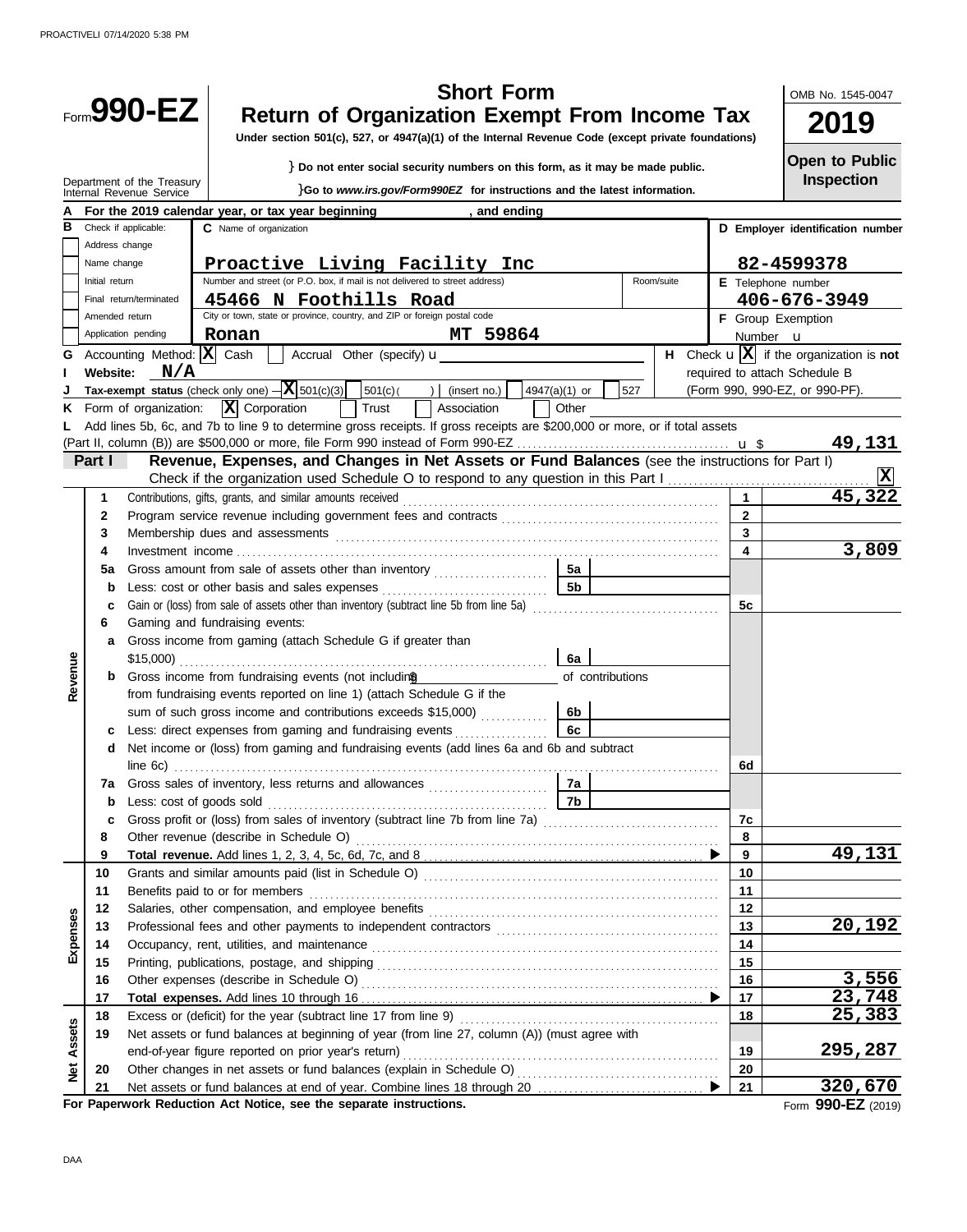|    | Form 990-EZ (2019)                                                                                                                                                                                                   | Proactive Living Facility Inc                                                                                                                                                                                              |                     | 82-4599378               |                       |            | Page 2                                                         |
|----|----------------------------------------------------------------------------------------------------------------------------------------------------------------------------------------------------------------------|----------------------------------------------------------------------------------------------------------------------------------------------------------------------------------------------------------------------------|---------------------|--------------------------|-----------------------|------------|----------------------------------------------------------------|
|    | Part II                                                                                                                                                                                                              | <b>Balance Sheets</b> (see the instructions for Part II)                                                                                                                                                                   |                     |                          |                       |            |                                                                |
|    |                                                                                                                                                                                                                      | Check if the organization used Schedule O to respond to any question in this Part II                                                                                                                                       |                     |                          |                       |            | $ {\bf x} $                                                    |
|    |                                                                                                                                                                                                                      |                                                                                                                                                                                                                            |                     |                          | (A) Beginning of year |            | (B) End of year                                                |
|    |                                                                                                                                                                                                                      |                                                                                                                                                                                                                            |                     |                          | 211,928               | -22        | 251,811                                                        |
|    | 23 Land and buildings                                                                                                                                                                                                |                                                                                                                                                                                                                            |                     |                          | 83,359                | 23         | 68,859                                                         |
|    |                                                                                                                                                                                                                      |                                                                                                                                                                                                                            |                     |                          | 0                     | 24         |                                                                |
|    | 25 Total assets                                                                                                                                                                                                      |                                                                                                                                                                                                                            |                     |                          | 295,287               | 25         | 320,670                                                        |
|    |                                                                                                                                                                                                                      |                                                                                                                                                                                                                            |                     |                          | 0                     | 26         |                                                                |
|    | 27 Net assets or fund balances (line 27 of column (B) must agree with line 21)                                                                                                                                       |                                                                                                                                                                                                                            |                     |                          | 295,287               | 27         | 320,670                                                        |
|    | Part III                                                                                                                                                                                                             | Statement of Program Service Accomplishments (see the instructions for Part III)                                                                                                                                           |                     |                          | X                     |            |                                                                |
|    |                                                                                                                                                                                                                      | Check if the organization used Schedule O to respond to any question in this Part III                                                                                                                                      |                     |                          |                       |            | <b>Expenses</b>                                                |
|    | What is the organization's primary exempt purpose?                                                                                                                                                                   |                                                                                                                                                                                                                            |                     |                          |                       |            | (Required for section                                          |
|    | See Schedule O                                                                                                                                                                                                       |                                                                                                                                                                                                                            |                     |                          |                       |            | $501(c)(3)$ and $501(c)(4)$                                    |
|    | Describe the organization's program service accomplishments for each of its three largest program services,<br>as measured by expenses. In a clear and concise manner, describe the services provided, the number of |                                                                                                                                                                                                                            |                     |                          |                       |            | organizations; optional for                                    |
|    | persons benefited, and other relevant information for each program title.                                                                                                                                            |                                                                                                                                                                                                                            |                     |                          |                       | others.)   |                                                                |
| 28 |                                                                                                                                                                                                                      |                                                                                                                                                                                                                            |                     |                          |                       |            |                                                                |
|    | See Schedule O                                                                                                                                                                                                       |                                                                                                                                                                                                                            |                     |                          |                       |            |                                                                |
|    |                                                                                                                                                                                                                      |                                                                                                                                                                                                                            |                     |                          |                       |            |                                                                |
|    | (Grants \$                                                                                                                                                                                                           | ) If this amount includes foreign grants, check here                                                                                                                                                                       |                     |                          |                       | <b>28a</b> | 23,170                                                         |
| 29 |                                                                                                                                                                                                                      |                                                                                                                                                                                                                            |                     |                          |                       |            |                                                                |
|    |                                                                                                                                                                                                                      |                                                                                                                                                                                                                            |                     |                          |                       |            |                                                                |
|    |                                                                                                                                                                                                                      |                                                                                                                                                                                                                            |                     |                          |                       |            |                                                                |
|    | (Grants \$                                                                                                                                                                                                           | ) If this amount includes foreign grants, check here                                                                                                                                                                       |                     |                          |                       | <b>29a</b> |                                                                |
| 30 |                                                                                                                                                                                                                      |                                                                                                                                                                                                                            |                     |                          |                       |            |                                                                |
|    |                                                                                                                                                                                                                      |                                                                                                                                                                                                                            |                     |                          |                       |            |                                                                |
|    |                                                                                                                                                                                                                      |                                                                                                                                                                                                                            |                     |                          |                       |            |                                                                |
|    | (Grants \$                                                                                                                                                                                                           |                                                                                                                                                                                                                            |                     |                          |                       | 30a        |                                                                |
|    | 31 Other program services (describe in Schedule O)                                                                                                                                                                   |                                                                                                                                                                                                                            |                     |                          |                       |            |                                                                |
|    | (Grants \$                                                                                                                                                                                                           |                                                                                                                                                                                                                            |                     |                          |                       | 31a        |                                                                |
|    | 32 Total program service expenses (add lines 28a through 31a)                                                                                                                                                        |                                                                                                                                                                                                                            |                     |                          |                       | 32         | 23,170                                                         |
|    | Part IV                                                                                                                                                                                                              | List of Officers, Directors, Trustees, and Key Employees (list each one even if not compensated - see the instructions for Part A4<br>Check if the organization used Schedule O to respond to any question in this Part IV |                     |                          |                       |            |                                                                |
|    |                                                                                                                                                                                                                      |                                                                                                                                                                                                                            | (b) Average         | (c) Reportable           | (d) Health benefits.  |            |                                                                |
|    | (a) Name and title                                                                                                                                                                                                   |                                                                                                                                                                                                                            | hours per week      |                          |                       |            | compensation contributions to employee (e) Estimated amount of |
|    |                                                                                                                                                                                                                      |                                                                                                                                                                                                                            | devoted to position | (if not paid, enter -0-) | deferred compensation |            |                                                                |
|    | Richard Janssen JR                                                                                                                                                                                                   |                                                                                                                                                                                                                            |                     |                          |                       |            |                                                                |
|    | Chairperson                                                                                                                                                                                                          |                                                                                                                                                                                                                            | 0.00                | 0                        |                       | U          |                                                                |
|    | Julie Janssen                                                                                                                                                                                                        |                                                                                                                                                                                                                            |                     |                          |                       |            |                                                                |
|    | Vice Chairperson                                                                                                                                                                                                     |                                                                                                                                                                                                                            | 0.00                | 0                        |                       | 0          | 0                                                              |
|    | Teena Hosher                                                                                                                                                                                                         |                                                                                                                                                                                                                            |                     |                          |                       |            |                                                                |
|    | Treasurer                                                                                                                                                                                                            |                                                                                                                                                                                                                            | 0.00                | 0                        |                       | 0          | 0                                                              |
|    | Jeanne Christopher<br>Board Member                                                                                                                                                                                   |                                                                                                                                                                                                                            |                     |                          |                       |            |                                                                |
|    |                                                                                                                                                                                                                      |                                                                                                                                                                                                                            | 0.00                | 0                        |                       | 0          | 0                                                              |
|    | Shawna Hanson                                                                                                                                                                                                        |                                                                                                                                                                                                                            | 0.00                | 0                        |                       | 0          | 0                                                              |
|    | Secretary                                                                                                                                                                                                            |                                                                                                                                                                                                                            |                     |                          |                       |            |                                                                |
|    |                                                                                                                                                                                                                      |                                                                                                                                                                                                                            |                     |                          |                       |            |                                                                |
|    |                                                                                                                                                                                                                      |                                                                                                                                                                                                                            |                     |                          |                       |            |                                                                |
|    |                                                                                                                                                                                                                      |                                                                                                                                                                                                                            |                     |                          |                       |            |                                                                |
|    |                                                                                                                                                                                                                      |                                                                                                                                                                                                                            |                     |                          |                       |            |                                                                |
|    |                                                                                                                                                                                                                      |                                                                                                                                                                                                                            |                     |                          |                       |            |                                                                |
|    |                                                                                                                                                                                                                      |                                                                                                                                                                                                                            |                     |                          |                       |            |                                                                |
|    |                                                                                                                                                                                                                      |                                                                                                                                                                                                                            |                     |                          |                       |            |                                                                |
|    |                                                                                                                                                                                                                      |                                                                                                                                                                                                                            |                     |                          |                       |            |                                                                |
|    |                                                                                                                                                                                                                      |                                                                                                                                                                                                                            |                     |                          |                       |            |                                                                |
|    |                                                                                                                                                                                                                      |                                                                                                                                                                                                                            |                     |                          |                       |            |                                                                |
|    |                                                                                                                                                                                                                      |                                                                                                                                                                                                                            |                     |                          |                       |            |                                                                |
|    |                                                                                                                                                                                                                      |                                                                                                                                                                                                                            |                     |                          |                       |            |                                                                |
|    |                                                                                                                                                                                                                      |                                                                                                                                                                                                                            |                     |                          |                       |            |                                                                |
|    |                                                                                                                                                                                                                      |                                                                                                                                                                                                                            |                     |                          |                       |            |                                                                |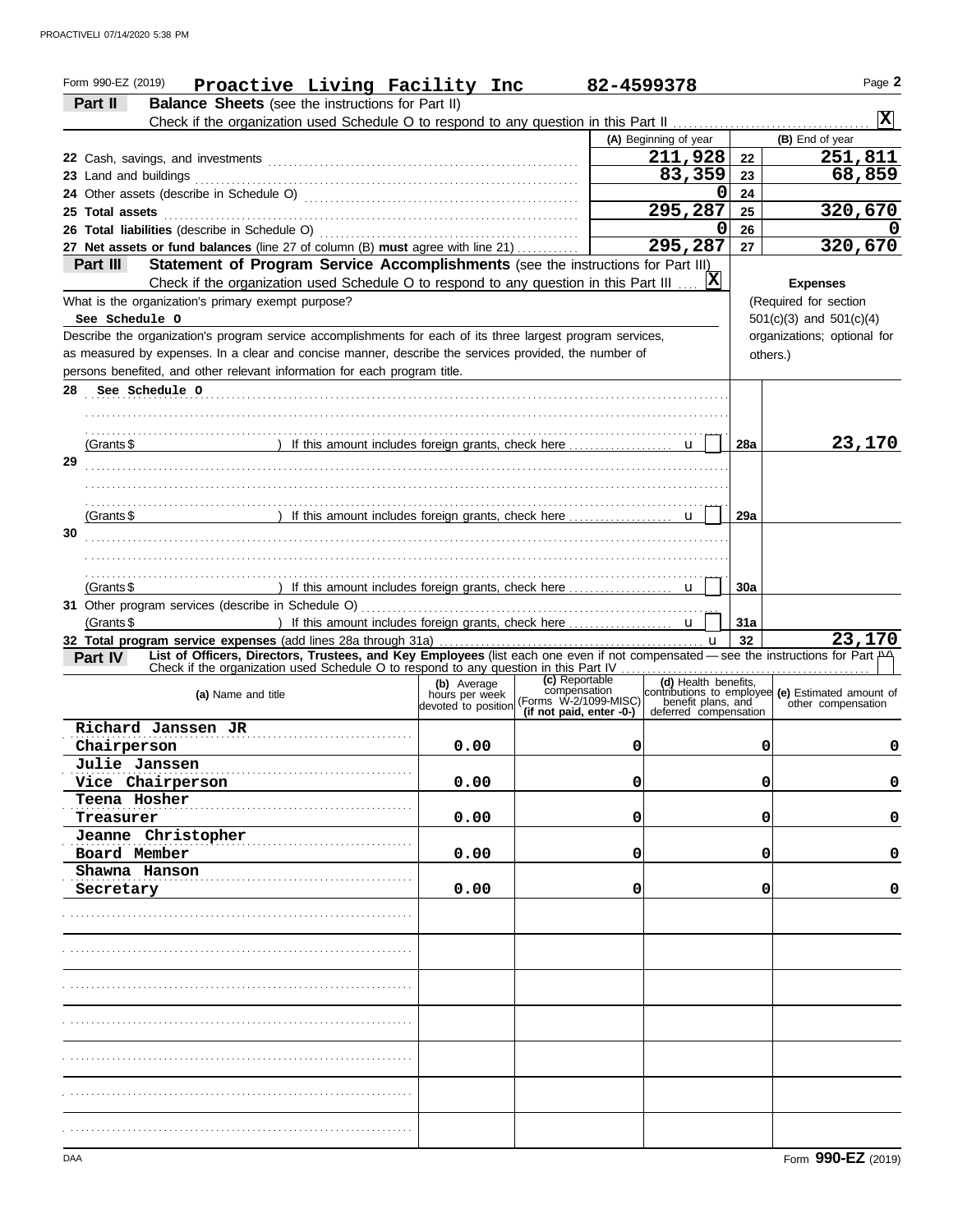|     | Form 990-EZ (2019)        | Proactive Living Facility Inc                                                                                                                         |  |  |  | 82-4599378                                                                                                                                                                                                           |                 |     | Page 3  |
|-----|---------------------------|-------------------------------------------------------------------------------------------------------------------------------------------------------|--|--|--|----------------------------------------------------------------------------------------------------------------------------------------------------------------------------------------------------------------------|-----------------|-----|---------|
|     | Part V                    |                                                                                                                                                       |  |  |  | Other Information (Note the Schedule A and personal benefit contract statement requirements in the<br>instructions for Part V.) Check if the organization used Schedule O to respond to any question in this Part V. |                 |     |         |
|     |                           |                                                                                                                                                       |  |  |  |                                                                                                                                                                                                                      |                 | Yes | No      |
| 33  |                           | Did the organization engage in any significant activity not previously reported to the IRS? If "Yes," provide a                                       |  |  |  |                                                                                                                                                                                                                      |                 |     |         |
|     |                           | detailed description of each activity in Schedule O                                                                                                   |  |  |  |                                                                                                                                                                                                                      | 33              |     | X       |
| 34  |                           | Were any significant changes made to the organizing or governing documents? If "Yes," attach a conformed                                              |  |  |  |                                                                                                                                                                                                                      |                 |     |         |
|     |                           | copy of the amended documents if they reflect a change to the organization's name. Otherwise, explain the                                             |  |  |  |                                                                                                                                                                                                                      |                 |     |         |
|     |                           | change on Schedule O. See instructions                                                                                                                |  |  |  |                                                                                                                                                                                                                      | 34              |     | X       |
| 35а |                           | Did the organization have unrelated business gross income of \$1,000 or more during the year from business                                            |  |  |  |                                                                                                                                                                                                                      |                 |     |         |
|     |                           | activities (such as those reported on lines 2, 6a, and 7a, among others)?                                                                             |  |  |  |                                                                                                                                                                                                                      | 35a             |     | X       |
| b   |                           |                                                                                                                                                       |  |  |  | If "Yes" to line 35a, has the organization filed a Form 990-T for the year? If "No," provide an explanation in Schedule O                                                                                            | 35 <sub>b</sub> |     |         |
| c   |                           | Was the organization a section $501(c)(4)$ , $501(c)(5)$ , or $501(c)(6)$ organization subject to section $6033(e)$ notice,                           |  |  |  |                                                                                                                                                                                                                      |                 |     |         |
|     |                           | reporting, and proxy tax requirements during the year? If "Yes," complete Schedule C, Part III                                                        |  |  |  |                                                                                                                                                                                                                      | 35c             |     | X       |
| 36  |                           | Did the organization undergo a liquidation, dissolution, termination, or significant disposition of net assets                                        |  |  |  |                                                                                                                                                                                                                      |                 |     |         |
|     |                           | during the year? If "Yes," complete applicable parts of Schedule N                                                                                    |  |  |  |                                                                                                                                                                                                                      | 36              |     | X       |
| 37a |                           | Enter amount of political expenditures, direct or indirect, as described in the instructions $\mathbf{u}$   37a                                       |  |  |  |                                                                                                                                                                                                                      |                 |     |         |
| b   |                           | Did the organization file Form 1120-POL for this year?                                                                                                |  |  |  |                                                                                                                                                                                                                      | 37b             |     | X       |
| 38а |                           | Did the organization borrow from, or make any loans to, any officer, director, trustee, or key employee; or were                                      |  |  |  |                                                                                                                                                                                                                      |                 |     |         |
|     |                           | any such loans made in a prior year and still outstanding at the end of the tax year covered by this return?                                          |  |  |  |                                                                                                                                                                                                                      | 38a             |     | X       |
| b   |                           | If "Yes," complete Schedule L, Part II, and enter the total amount involved                                                                           |  |  |  | 38b                                                                                                                                                                                                                  |                 |     |         |
| 39  |                           | Section 501(c)(7) organizations. Enter:                                                                                                               |  |  |  |                                                                                                                                                                                                                      |                 |     |         |
| a   |                           | Initiation fees and capital contributions included on line 9                                                                                          |  |  |  | 39a                                                                                                                                                                                                                  |                 |     |         |
| b   |                           | Gross receipts, included on line 9, for public use of club facilities [11] [12] Cross receipts, included on line 9, for public use of club facilities |  |  |  | 39 <sub>b</sub>                                                                                                                                                                                                      |                 |     |         |
| 40a |                           | Section 501(c)(3) organizations. Enter amount of tax imposed on the organization during the year under:                                               |  |  |  |                                                                                                                                                                                                                      |                 |     |         |
|     |                           |                                                                                                                                                       |  |  |  |                                                                                                                                                                                                                      |                 |     |         |
| b   |                           | Section 501(c)(3), 501(c)(4), and 501(c)(29) organizations. Did the organization engage in any section 4958                                           |  |  |  |                                                                                                                                                                                                                      |                 |     |         |
|     |                           | excess benefit transaction during the year, or did it engage in an excess benefit transaction in a prior year                                         |  |  |  |                                                                                                                                                                                                                      |                 |     |         |
|     |                           | that has not been reported on any of its prior Forms 990 or 990-EZ? If "Yes," complete Schedule L, Part I                                             |  |  |  |                                                                                                                                                                                                                      | 40b             |     | x       |
| C   |                           | Section $501(c)(3)$ , $501(c)(4)$ , and $501(c)(29)$ organizations. Enter amount of tax imposed                                                       |  |  |  |                                                                                                                                                                                                                      |                 |     |         |
|     |                           | on organization managers or disqualified persons during the year under sections 4912,                                                                 |  |  |  |                                                                                                                                                                                                                      |                 |     |         |
|     | 4955, and 4958            |                                                                                                                                                       |  |  |  | u.                                                                                                                                                                                                                   |                 |     |         |
|     |                           | d Section 501(c)(3), 501(c)(4), and 501(c)(29) organizations. Enter amount of tax on line                                                             |  |  |  |                                                                                                                                                                                                                      |                 |     |         |
|     |                           | 40c reimbursed by the organization                                                                                                                    |  |  |  | u                                                                                                                                                                                                                    |                 |     |         |
| е   |                           | All organizations. At any time during the tax year, was the organization a party to a prohibited tax shelter                                          |  |  |  |                                                                                                                                                                                                                      |                 |     |         |
|     |                           | transaction? If "Yes," complete Form 8886-T                                                                                                           |  |  |  |                                                                                                                                                                                                                      | 40e             |     | X.      |
| 41  |                           | List the states with which a copy of this return is filed $\bf{u}$ None                                                                               |  |  |  |                                                                                                                                                                                                                      |                 |     |         |
|     |                           | 42a The organization's books are in care of $u$ Julie Janssen $\ldots$ $\dots$ $\dots$ $\dots$ $\dots$ $\dots$ $\dots$<br>45466 N Foothills Road      |  |  |  | Telephone no. u 406-676-3949                                                                                                                                                                                         |                 |     |         |
|     | Located at <b>u</b> Ronan |                                                                                                                                                       |  |  |  | $ZIP + 4$ <b>u</b><br>МT                                                                                                                                                                                             | 59864           |     |         |
|     |                           |                                                                                                                                                       |  |  |  | At any time during the calendar year, did the organization have an interest in or a signature or other authority over                                                                                                |                 | Yes |         |
| b   |                           |                                                                                                                                                       |  |  |  | a financial account in a foreign country (such as a bank account, securities account, or other financial account)?                                                                                                   | 42b             |     | No<br>X |
|     |                           | If "Yes," enter the name of the foreign country <b>u</b>                                                                                              |  |  |  |                                                                                                                                                                                                                      |                 |     |         |
|     |                           | See the instructions for exceptions and filing requirements for FinCEN Form 114, Report of Foreign Bank and                                           |  |  |  |                                                                                                                                                                                                                      |                 |     |         |
|     |                           | Financial Accounts (FBAR).                                                                                                                            |  |  |  |                                                                                                                                                                                                                      |                 |     |         |
| c   |                           |                                                                                                                                                       |  |  |  | At any time during the calendar year, did the organization maintain an office outside the United States?                                                                                                             | 42c             |     | X       |
|     |                           | If "Yes," enter the name of the foreign country $\mathbf u$                                                                                           |  |  |  |                                                                                                                                                                                                                      |                 |     |         |
| 43  |                           |                                                                                                                                                       |  |  |  |                                                                                                                                                                                                                      |                 |     | u l     |
|     |                           |                                                                                                                                                       |  |  |  | and enter the amount of tax-exempt interest received or accrued during the tax year $\cdots$ $\cdots$ $\cdots$ $\cdots$ $\cdots$                                                                                     |                 |     |         |
|     |                           |                                                                                                                                                       |  |  |  |                                                                                                                                                                                                                      |                 | Yes | No      |
| 44a |                           | Did the organization maintain any donor advised funds during the year? If "Yes," Form 990 must be                                                     |  |  |  |                                                                                                                                                                                                                      |                 |     |         |
|     |                           | completed instead of Form 990-EZ                                                                                                                      |  |  |  |                                                                                                                                                                                                                      | 44a             |     | X       |
| b   |                           | Did the organization operate one or more hospital facilities during the year? If "Yes," Form 990 must be                                              |  |  |  |                                                                                                                                                                                                                      |                 |     |         |
|     |                           |                                                                                                                                                       |  |  |  |                                                                                                                                                                                                                      | 44b             |     | X       |
| с   |                           |                                                                                                                                                       |  |  |  |                                                                                                                                                                                                                      | 44c             |     | X       |
| d   |                           | If "Yes" to line 44c, has the organization filed a Form 720 to report these payments? If "No," provide an                                             |  |  |  |                                                                                                                                                                                                                      |                 |     |         |
|     |                           |                                                                                                                                                       |  |  |  |                                                                                                                                                                                                                      | 44d             |     |         |
| 45а |                           | Did the organization have a controlled entity within the meaning of section 512(b)(13)?                                                               |  |  |  |                                                                                                                                                                                                                      | 45a             |     | x       |
| b   |                           | Did the organization receive any payment from or engage in any transaction with a controlled entity within the                                        |  |  |  |                                                                                                                                                                                                                      |                 |     |         |
|     |                           | meaning of section 512(b)(13)? If "Yes," Form 990 and Schedule R may need to be completed instead of                                                  |  |  |  |                                                                                                                                                                                                                      |                 |     |         |
|     |                           |                                                                                                                                                       |  |  |  |                                                                                                                                                                                                                      | 45b             |     | X       |
|     |                           |                                                                                                                                                       |  |  |  |                                                                                                                                                                                                                      |                 |     |         |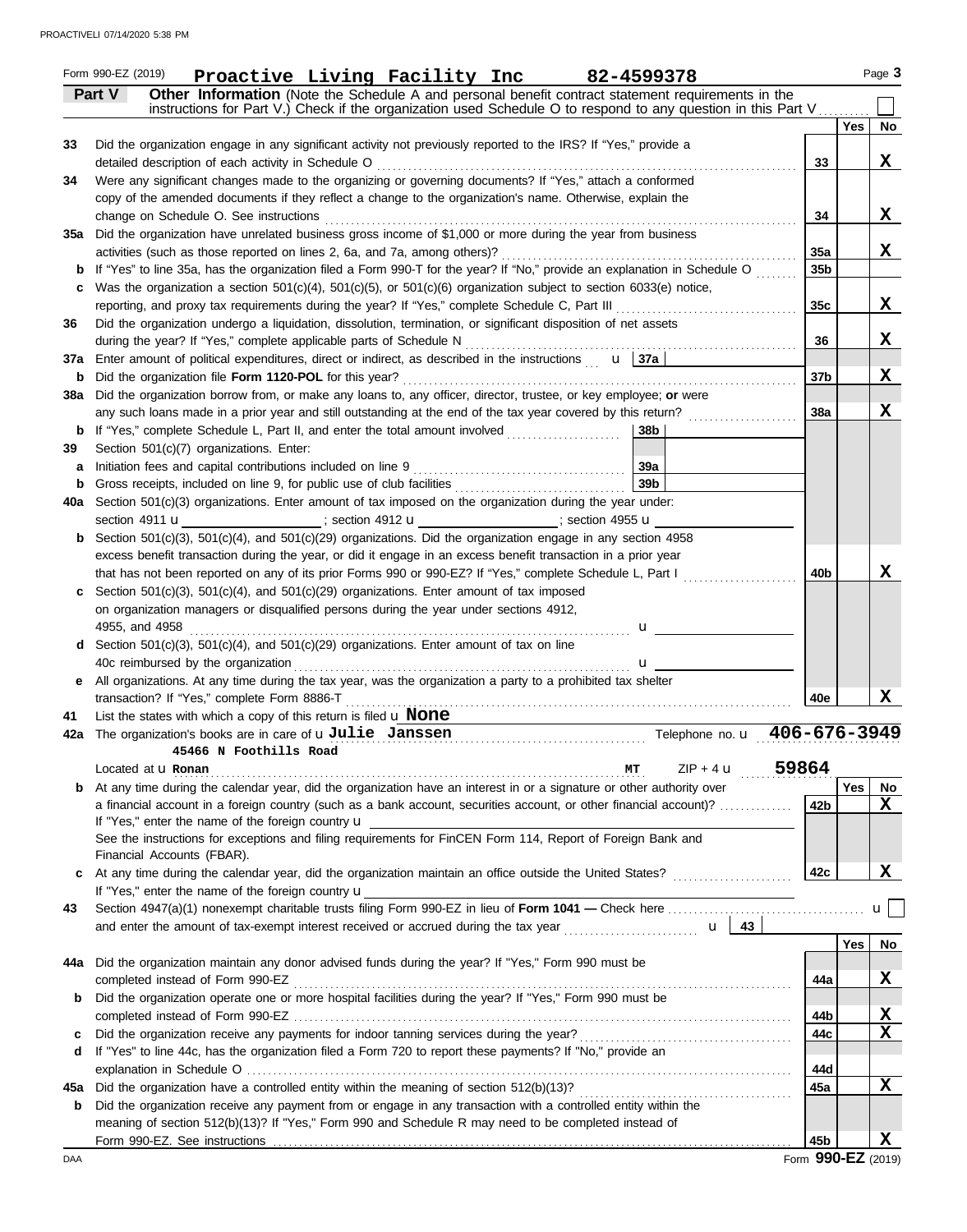|           | Form 990-EZ (2019) |                      |                                                            |           | Proactive Living Facility Inc                                                                                                           |                         |  | 82-4599378                                                                                                                                                                                                                                                                                                               |                     |                                                                          |                                             |             |                                               | Page 4           |
|-----------|--------------------|----------------------|------------------------------------------------------------|-----------|-----------------------------------------------------------------------------------------------------------------------------------------|-------------------------|--|--------------------------------------------------------------------------------------------------------------------------------------------------------------------------------------------------------------------------------------------------------------------------------------------------------------------------|---------------------|--------------------------------------------------------------------------|---------------------------------------------|-------------|-----------------------------------------------|------------------|
| 46        |                    |                      |                                                            |           |                                                                                                                                         |                         |  | Did the organization engage, directly or indirectly, in political campaign activities on behalf of or in opposition                                                                                                                                                                                                      |                     |                                                                          |                                             | 46          | Yes                                           | No<br>X          |
|           | Part VI            |                      | 50 and 51.                                                 |           | Section 501(c)(3) Organizations Only                                                                                                    |                         |  | All section 501(c)(3) organizations must answer questions 47-49b and 52, and complete the tables for lines                                                                                                                                                                                                               |                     |                                                                          |                                             |             |                                               |                  |
| 47        |                    |                      |                                                            |           |                                                                                                                                         |                         |  | Did the organization engage in lobbying activities or have a section 501(h) election in effect during the tax                                                                                                                                                                                                            |                     |                                                                          |                                             |             | Yes                                           | No               |
|           |                    |                      | year? If "Yes," complete Schedule C, Part II               |           |                                                                                                                                         |                         |  |                                                                                                                                                                                                                                                                                                                          |                     |                                                                          |                                             | 47          |                                               | X                |
| 48<br>49a |                    |                      |                                                            |           |                                                                                                                                         |                         |  |                                                                                                                                                                                                                                                                                                                          |                     |                                                                          |                                             | 48<br>49a   |                                               | X<br>$\mathbf X$ |
| b         |                    |                      |                                                            |           | If "Yes," was the related organization a section 527 organization?                                                                      |                         |  |                                                                                                                                                                                                                                                                                                                          |                     |                                                                          |                                             | 49b         |                                               |                  |
| 50        |                    |                      |                                                            |           |                                                                                                                                         |                         |  | Complete this table for the organization's five highest compensated employees (other than officers, directors, trustees, and key                                                                                                                                                                                         |                     |                                                                          |                                             |             |                                               |                  |
|           |                    |                      |                                                            |           |                                                                                                                                         | (b) Average             |  | employees) who each received more than \$100,000 of compensation from the organization. If there is none, enter "None."<br>(c) Reportable                                                                                                                                                                                |                     | (d) Health benefits,                                                     |                                             |             |                                               |                  |
|           |                    |                      | (a) Name and title of each employee                        |           |                                                                                                                                         | hours per week          |  | compensation<br>devoted to position (Forms W-2/1099-MISC)                                                                                                                                                                                                                                                                |                     | contributions to employee<br>penefit plans, and<br>deferred compensation |                                             |             | (e) Estimated amount of<br>other compensation |                  |
|           | None               |                      |                                                            |           |                                                                                                                                         |                         |  |                                                                                                                                                                                                                                                                                                                          |                     |                                                                          |                                             |             |                                               |                  |
|           |                    |                      |                                                            |           |                                                                                                                                         |                         |  |                                                                                                                                                                                                                                                                                                                          |                     |                                                                          |                                             |             |                                               |                  |
|           |                    |                      |                                                            |           |                                                                                                                                         |                         |  |                                                                                                                                                                                                                                                                                                                          |                     |                                                                          |                                             |             |                                               |                  |
|           |                    |                      |                                                            |           |                                                                                                                                         |                         |  |                                                                                                                                                                                                                                                                                                                          |                     |                                                                          |                                             |             |                                               |                  |
|           |                    |                      |                                                            |           |                                                                                                                                         |                         |  |                                                                                                                                                                                                                                                                                                                          |                     |                                                                          |                                             |             |                                               |                  |
| f<br>51   |                    |                      |                                                            |           | Total number of other employees paid over \$100,000<br>\$100,000 of compensation from the organization. If there is none, enter "None." |                         |  | Complete this table for the organization's five highest compensated independent contractors who each received more than                                                                                                                                                                                                  |                     |                                                                          |                                             |             |                                               |                  |
|           |                    |                      |                                                            |           | (a) Name and business address of each independent contractor                                                                            |                         |  |                                                                                                                                                                                                                                                                                                                          | (b) Type of service |                                                                          |                                             |             | (c) Compensation                              |                  |
|           | None               |                      |                                                            |           |                                                                                                                                         |                         |  |                                                                                                                                                                                                                                                                                                                          |                     |                                                                          |                                             |             |                                               |                  |
|           |                    |                      |                                                            |           |                                                                                                                                         |                         |  |                                                                                                                                                                                                                                                                                                                          |                     |                                                                          |                                             |             |                                               |                  |
|           |                    |                      |                                                            |           |                                                                                                                                         |                         |  |                                                                                                                                                                                                                                                                                                                          |                     |                                                                          |                                             |             |                                               |                  |
|           |                    |                      |                                                            |           |                                                                                                                                         |                         |  |                                                                                                                                                                                                                                                                                                                          |                     |                                                                          |                                             |             |                                               |                  |
|           |                    |                      |                                                            |           |                                                                                                                                         |                         |  |                                                                                                                                                                                                                                                                                                                          |                     |                                                                          |                                             |             |                                               |                  |
| d         |                    |                      |                                                            |           | Total number of other independent contractors each receiving over \$100,000                                                             |                         |  |                                                                                                                                                                                                                                                                                                                          |                     |                                                                          |                                             |             |                                               |                  |
| 52        |                    | completed Schedule A |                                                            |           |                                                                                                                                         |                         |  | Did the organization complete Schedule A? Note: All section 501(c)(3) organizations must attach a                                                                                                                                                                                                                        |                     |                                                                          | х                                           | Yes         |                                               | No               |
|           |                    |                      |                                                            |           |                                                                                                                                         |                         |  | Under penalties of perjury, I declare that I have examined this return, including accompanying schedules and statements, and to the best of my knowledge and belief, it is<br>true, correct, and complete. Declaration of preparer (other than officer) is based on all information of which preparer has any knowledge. |                     |                                                                          |                                             |             |                                               |                  |
| Sign      |                    |                      | Signature of officer                                       |           |                                                                                                                                         |                         |  |                                                                                                                                                                                                                                                                                                                          | Date                |                                                                          |                                             |             |                                               |                  |
| Here      |                    |                      | Richard                                                    |           | Janssen JR                                                                                                                              |                         |  | Chairperson                                                                                                                                                                                                                                                                                                              |                     |                                                                          |                                             |             |                                               |                  |
|           |                    |                      | Type or print name and title<br>Print/Type preparer's name |           |                                                                                                                                         | Preparer's signature    |  |                                                                                                                                                                                                                                                                                                                          | Date                |                                                                          |                                             | <b>PTIN</b> |                                               |                  |
| Paid      |                    |                      | Christian Shaeffer, CPA                                    |           |                                                                                                                                         | Christian Shaeffer, CPA |  |                                                                                                                                                                                                                                                                                                                          |                     | 07/14/20                                                                 | Check $ \mathbf{X} $<br>if<br>self-employed |             | P01458458                                     |                  |
|           | <b>Preparer</b>    | Firm's name $\}$     |                                                            |           | Mission Accounting PC                                                                                                                   |                         |  |                                                                                                                                                                                                                                                                                                                          |                     | Firm's EIN }                                                             |                                             |             | 45-3058559                                    |                  |
|           | Use Only           | Firm's address $\}$  |                                                            |           | 140 Aurora Dr                                                                                                                           |                         |  |                                                                                                                                                                                                                                                                                                                          |                     |                                                                          |                                             |             |                                               |                  |
|           |                    |                      |                                                            | Lakeside, | МT                                                                                                                                      | 59922-9707              |  | May the IRS discuss this return with the preparer shown above? See instructions                                                                                                                                                                                                                                          |                     | Phone no. 406-890-6925                                                   |                                             | $ X $ Yes   |                                               | <b>No</b>        |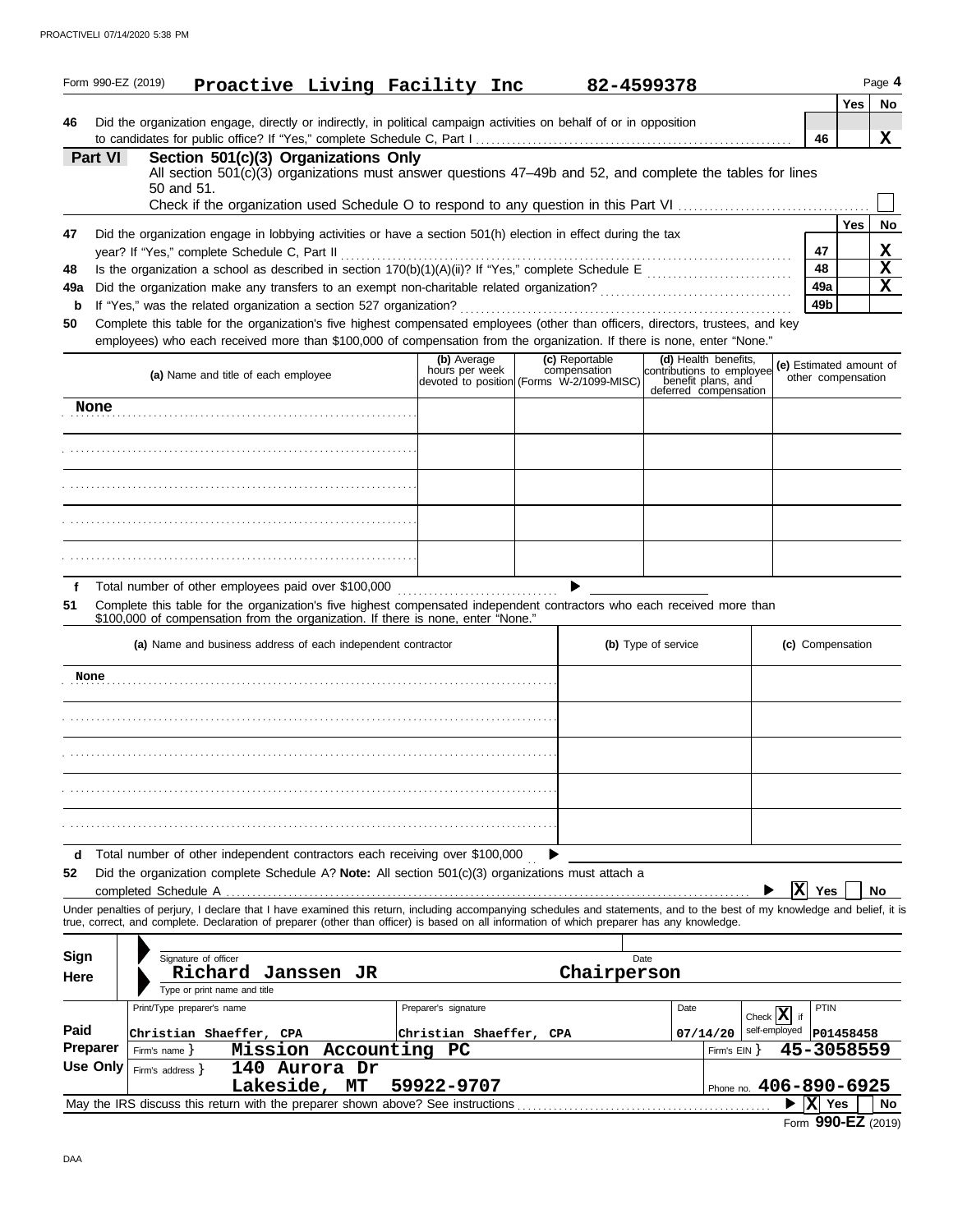|       | <b>SCHEDULE A</b>          |                                                            | <b>Public Charity Status and Public Support</b>                                                                                                                                                                                                                |     |                          |                        |            | OMB No. 1545-0047              |
|-------|----------------------------|------------------------------------------------------------|----------------------------------------------------------------------------------------------------------------------------------------------------------------------------------------------------------------------------------------------------------------|-----|--------------------------|------------------------|------------|--------------------------------|
|       | (Form 990 or 990-EZ)       |                                                            | Complete if the organization is a section $501(c)(3)$ organization or a section $4947(a)(1)$ nonexempt charitable trust.                                                                                                                                       |     |                          |                        |            | 9                              |
|       | Department of the Treasury |                                                            | La Attach to Form 990 or Form 990-EZ.                                                                                                                                                                                                                          |     |                          |                        |            |                                |
|       | Internal Revenue Service   |                                                            | u Go to www.irs.gov/Form990 for instructions and the latest information.                                                                                                                                                                                       |     |                          |                        |            | Open to Public<br>Inspection   |
|       | Name of the organization   |                                                            | Proactive Living Facility Inc                                                                                                                                                                                                                                  |     |                          |                        | 82-4599378 | Employer identification number |
|       | Part I                     |                                                            | Reason for Public Charity Status (All organizations must complete this part.) See instructions.                                                                                                                                                                |     |                          |                        |            |                                |
|       |                            |                                                            | The organization is not a private foundation because it is: (For lines 1 through 12, check only one box.)                                                                                                                                                      |     |                          |                        |            |                                |
| 1     |                            |                                                            | A church, convention of churches, or association of churches described in section 170(b)(1)(A)(i).                                                                                                                                                             |     |                          |                        |            |                                |
| 2     |                            |                                                            | A school described in section 170(b)(1)(A)(ii). (Attach Schedule E (Form 990 or 990-EZ).)                                                                                                                                                                      |     |                          |                        |            |                                |
| 3     |                            |                                                            | A hospital or a cooperative hospital service organization described in section 170(b)(1)(A)(iii).                                                                                                                                                              |     |                          |                        |            |                                |
| 4     |                            |                                                            | A medical research organization operated in conjunction with a hospital described in section 170(b)(1)(A)(iii). Enter the hospital's name,                                                                                                                     |     |                          |                        |            |                                |
| 5     |                            |                                                            | An organization operated for the benefit of a college or university owned or operated by a governmental unit described in                                                                                                                                      |     |                          |                        |            |                                |
|       |                            | section 170(b)(1)(A)(iv). (Complete Part II.)              |                                                                                                                                                                                                                                                                |     |                          |                        |            |                                |
| 6     |                            |                                                            | A federal, state, or local government or governmental unit described in section 170(b)(1)(A)(v).                                                                                                                                                               |     |                          |                        |            |                                |
| 7     | $ {\bf x} $                |                                                            | An organization that normally receives a substantial part of its support from a governmental unit or from the general public                                                                                                                                   |     |                          |                        |            |                                |
| 8     |                            | described in section 170(b)(1)(A)(vi). (Complete Part II.) | A community trust described in section 170(b)(1)(A)(vi). (Complete Part II.)                                                                                                                                                                                   |     |                          |                        |            |                                |
| 9     |                            |                                                            | An agricultural research organization described in section 170(b)(1)(A)(ix) operated in conjunction with a land-grant college                                                                                                                                  |     |                          |                        |            |                                |
|       | university:                |                                                            | or university or a non-land-grant college of agriculture (see instructions). Enter the name, city, and state of the college or                                                                                                                                 |     |                          |                        |            |                                |
| 10    |                            |                                                            | An organization that normally receives: (1) more than 33 1/3% of its support from contributions, membership fees, and gross                                                                                                                                    |     |                          |                        |            |                                |
|       |                            |                                                            | receipts from activities related to its exempt functions—subject to certain exceptions, and (2) no more than 33 1/3% of its                                                                                                                                    |     |                          |                        |            |                                |
|       |                            |                                                            | support from gross investment income and unrelated business taxable income (less section 511 tax) from businesses<br>acquired by the organization after June 30, 1975. See section 509(a)(2). (Complete Part III.)                                             |     |                          |                        |            |                                |
| 11    |                            |                                                            | An organization organized and operated exclusively to test for public safety. See section 509(a)(4).                                                                                                                                                           |     |                          |                        |            |                                |
| 12    |                            |                                                            | An organization organized and operated exclusively for the benefit of, to perform the functions of, or to carry out the purposes                                                                                                                               |     |                          |                        |            |                                |
|       |                            |                                                            | of one or more publicly supported organizations described in section 509(a)(1) or section 509(a)(2). See section 509(a)(3).                                                                                                                                    |     |                          |                        |            |                                |
|       | a                          |                                                            | Check the box in lines 12a through 12d that describes the type of supporting organization and complete lines 12e, 12f, and 12g.<br>Type I. A supporting organization operated, supervised, or controlled by its supported organization(s), typically by giving |     |                          |                        |            |                                |
|       |                            |                                                            | the supported organization(s) the power to regularly appoint or elect a majority of the directors or trustees of the                                                                                                                                           |     |                          |                        |            |                                |
|       |                            |                                                            | supporting organization. You must complete Part IV, Sections A and B.                                                                                                                                                                                          |     |                          |                        |            |                                |
|       | b                          |                                                            | Type II. A supporting organization supervised or controlled in connection with its supported organization(s), by having                                                                                                                                        |     |                          |                        |            |                                |
|       |                            |                                                            | control or management of the supporting organization vested in the same persons that control or manage the supported<br>organization(s). You must complete Part IV, Sections A and C.                                                                          |     |                          |                        |            |                                |
|       | c                          |                                                            | Type III functionally integrated. A supporting organization operated in connection with, and functionally integrated with,                                                                                                                                     |     |                          |                        |            |                                |
|       |                            |                                                            | its supported organization(s) (see instructions). You must complete Part IV, Sections A, D, and E.                                                                                                                                                             |     |                          |                        |            |                                |
|       | d                          |                                                            | Type III non-functionally integrated. A supporting organization operated in connection with its supported organization(s)<br>that is not functionally integrated. The organization generally must satisfy a distribution requirement and an attentiveness      |     |                          |                        |            |                                |
|       |                            |                                                            | requirement (see instructions). You must complete Part IV, Sections A and D, and Part V.                                                                                                                                                                       |     |                          |                        |            |                                |
|       | е                          |                                                            | Check this box if the organization received a written determination from the IRS that it is a Type I, Type II, Type III                                                                                                                                        |     |                          |                        |            |                                |
|       |                            | Enter the number of supported organizations                | functionally integrated, or Type III non-functionally integrated supporting organization.                                                                                                                                                                      |     |                          |                        |            |                                |
|       | f<br>g                     |                                                            | Provide the following information about the supported organization(s).                                                                                                                                                                                         |     |                          |                        |            |                                |
|       | (i) Name of supported      | (ii) EIN                                                   | (iii) Type of organization                                                                                                                                                                                                                                     |     | (iv) Is the organization | (v) Amount of monetary |            | (vi) Amount of                 |
|       | organization               |                                                            | (described on lines 1-10                                                                                                                                                                                                                                       |     | listed in your governing | support (see           |            | other support (see             |
|       |                            |                                                            | above (see instructions))                                                                                                                                                                                                                                      | Yes | document?<br>No          | instructions)          |            | instructions)                  |
| (A)   |                            |                                                            |                                                                                                                                                                                                                                                                |     |                          |                        |            |                                |
|       |                            |                                                            |                                                                                                                                                                                                                                                                |     |                          |                        |            |                                |
| (B)   |                            |                                                            |                                                                                                                                                                                                                                                                |     |                          |                        |            |                                |
| (C)   |                            |                                                            |                                                                                                                                                                                                                                                                |     |                          |                        |            |                                |
|       |                            |                                                            |                                                                                                                                                                                                                                                                |     |                          |                        |            |                                |
| (D)   |                            |                                                            |                                                                                                                                                                                                                                                                |     |                          |                        |            |                                |
| (E)   |                            |                                                            |                                                                                                                                                                                                                                                                |     |                          |                        |            |                                |
|       |                            |                                                            |                                                                                                                                                                                                                                                                |     |                          |                        |            |                                |
| Total |                            |                                                            |                                                                                                                                                                                                                                                                |     |                          |                        |            |                                |

**For Paperwork Reduction Act Notice, see the Instructions for Form 990 or 990-EZ.**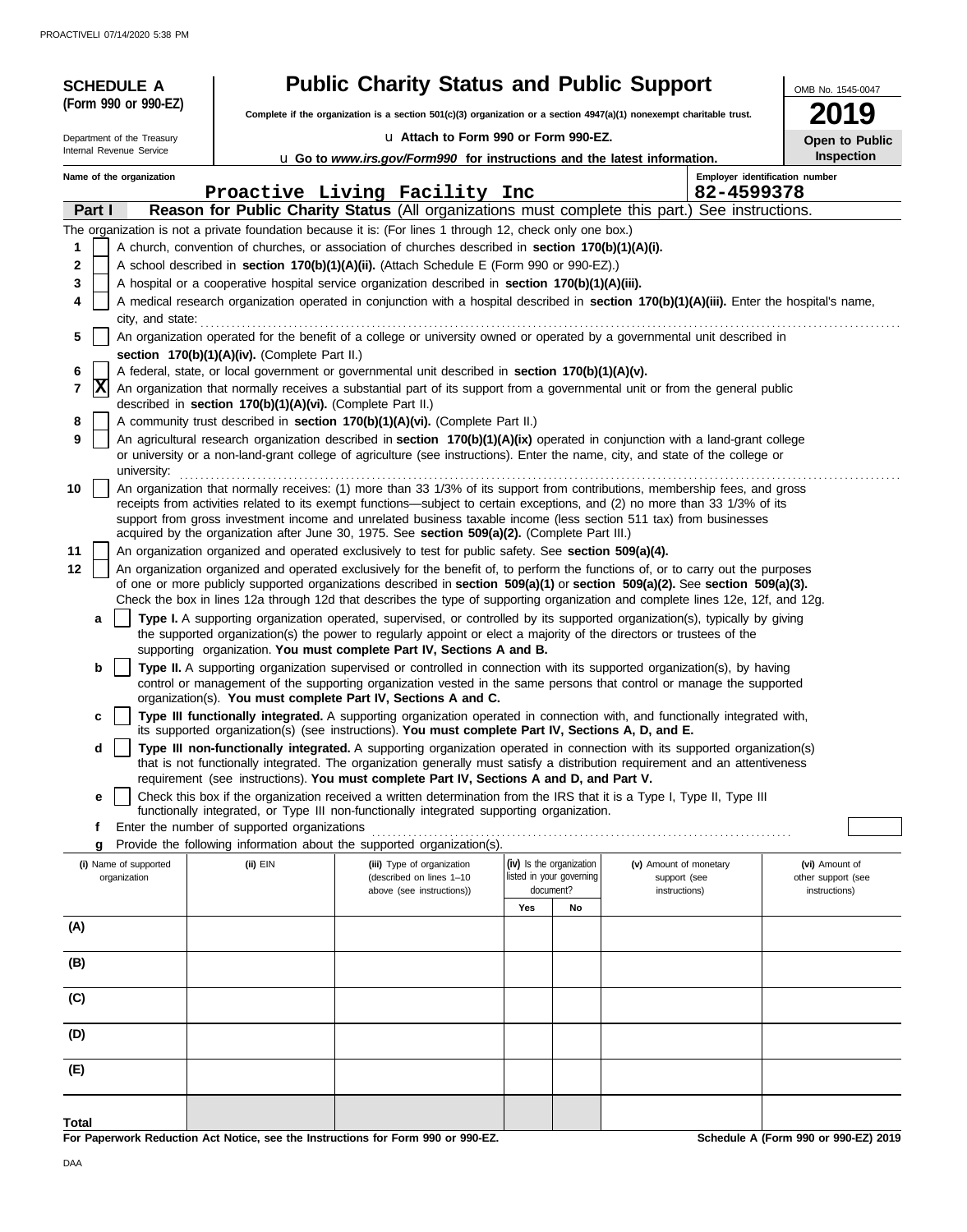|              | Schedule A (Form 990 or 990-EZ) 2019 Proactive Living Facility Inc 82-4599378<br>Support Schedule for Organizations Described in Sections 170(b)(1)(A)(iv) and 170(b)(1)(A)(vi)<br>Part II<br>(Complete only if you checked the box on line 5, 7, or 8 of Part I or if the organization failed to qualify under<br>Part III. If the organization fails to qualify under the tests listed below, please complete Part III.) |          |          |          |            |                                      | Page 2                          |
|--------------|----------------------------------------------------------------------------------------------------------------------------------------------------------------------------------------------------------------------------------------------------------------------------------------------------------------------------------------------------------------------------------------------------------------------------|----------|----------|----------|------------|--------------------------------------|---------------------------------|
|              | <b>Section A. Public Support</b>                                                                                                                                                                                                                                                                                                                                                                                           |          |          |          |            |                                      |                                 |
|              | Calendar year (or fiscal year beginning in) $\mathbf u$                                                                                                                                                                                                                                                                                                                                                                    | (a) 2015 | (b) 2016 | (c) 2017 | $(d)$ 2018 | (e) $2019$                           | (f) Total                       |
| 1            | Gifts, grants, contributions, and<br>membership fees received. (Do not<br>include any "unusual grants.")                                                                                                                                                                                                                                                                                                                   |          |          |          | 289,834    | 45,322                               | 335,156                         |
| $\mathbf{2}$ | Tax revenues levied for the<br>organization's benefit and either paid<br>to or expended on its behalf                                                                                                                                                                                                                                                                                                                      |          |          |          |            |                                      |                                 |
| 3            | The value of services or facilities<br>furnished by a governmental unit to the<br>organization without charge                                                                                                                                                                                                                                                                                                              |          |          |          |            |                                      |                                 |
| 4            | Total. Add lines 1 through 3                                                                                                                                                                                                                                                                                                                                                                                               |          |          |          | 289,834    | 45,322                               | 335,156                         |
| 5            | The portion of total contributions by<br>each person (other than a<br>governmental unit or publicly<br>supported organization) included on<br>line 1 that exceeds 2% of the amount<br>shown on line 11, column (f) $\ldots$                                                                                                                                                                                                |          |          |          |            |                                      | 205,782                         |
| 6            | Public support. Subtract line 5 from line 4.                                                                                                                                                                                                                                                                                                                                                                               |          |          |          |            |                                      | 129,374                         |
|              | <b>Section B. Total Support</b>                                                                                                                                                                                                                                                                                                                                                                                            |          |          |          |            |                                      |                                 |
|              | Calendar year (or fiscal year beginning in) <b>u</b>                                                                                                                                                                                                                                                                                                                                                                       | (a) 2015 | (b) 2016 | (c) 2017 | $(d)$ 2018 | (e) $2019$                           | (f) Total                       |
| 7            | Amounts from line 4                                                                                                                                                                                                                                                                                                                                                                                                        |          |          |          | 289,834    | 45,322                               | 335,156                         |
| 8            | Gross income from interest, dividends,<br>payments received on securities loans,<br>rents, royalties, and income from<br>similar sources                                                                                                                                                                                                                                                                                   |          |          |          |            |                                      |                                 |
| 9            | Net income from unrelated business<br>activities, whether or not the business<br>is regularly carried on                                                                                                                                                                                                                                                                                                                   |          |          |          |            | 2,485                                | 2,485                           |
| 10           | Other income. Do not include gain or<br>loss from the sale of capital assets<br>(Explain in Part VI.)                                                                                                                                                                                                                                                                                                                      |          |          |          |            |                                      |                                 |
| 11           | Total support. Add lines 7 through 10                                                                                                                                                                                                                                                                                                                                                                                      |          |          |          |            |                                      | 337,641                         |
| 12           |                                                                                                                                                                                                                                                                                                                                                                                                                            |          |          |          |            | 12                                   | 324                             |
| 13           | First five years. If the Form 990 is for the organization's first, second, third, fourth, or fifth tax year as a section 501(c)(3)                                                                                                                                                                                                                                                                                         |          |          |          |            |                                      |                                 |
|              |                                                                                                                                                                                                                                                                                                                                                                                                                            |          |          |          |            |                                      | $\overline{\phantom{0}}$        |
|              | Section C. Computation of Public Support Percentage                                                                                                                                                                                                                                                                                                                                                                        |          |          |          |            |                                      |                                 |
| 14           |                                                                                                                                                                                                                                                                                                                                                                                                                            |          |          |          |            | 14                                   | 38.32%                          |
| 15           |                                                                                                                                                                                                                                                                                                                                                                                                                            |          |          |          |            | 15                                   | 100.00%                         |
| 16а          | 33 1/3% support test-2019. If the organization did not check the box on line 13, and line 14 is 33 1/3% or more, check this                                                                                                                                                                                                                                                                                                |          |          |          |            |                                      |                                 |
|              |                                                                                                                                                                                                                                                                                                                                                                                                                            |          |          |          |            |                                      | $\blacktriangleright$ $\vert$ X |
| b            | 33 1/3% support test-2018. If the organization did not check a box on line 13 or 16a, and line 15 is 33 1/3% or more, check                                                                                                                                                                                                                                                                                                |          |          |          |            |                                      |                                 |
|              | this box and stop here. The organization qualifies as a publicly supported organization                                                                                                                                                                                                                                                                                                                                    |          |          |          |            |                                      |                                 |
|              | 17a 10%-facts-and-circumstances test-2019. If the organization did not check a box on line 13, 16a, or 16b, and line 14 is                                                                                                                                                                                                                                                                                                 |          |          |          |            |                                      |                                 |
|              | 10% or more, and if the organization meets the "facts-and-circumstances" test, check this box and stop here. Explain in                                                                                                                                                                                                                                                                                                    |          |          |          |            |                                      |                                 |
|              | Part VI how the organization meets the "facts-and-circumstances" test. The organization qualifies as a publicly supported                                                                                                                                                                                                                                                                                                  |          |          |          |            |                                      |                                 |
|              | organization                                                                                                                                                                                                                                                                                                                                                                                                               |          |          |          |            |                                      |                                 |
| b            | 10%-facts-and-circumstances test-2018. If the organization did not check a box on line 13, 16a, 16b, or 17a, and line                                                                                                                                                                                                                                                                                                      |          |          |          |            |                                      |                                 |
|              | 15 is 10% or more, and if the organization meets the "facts-and-circumstances" test, check this box and stop here.<br>Explain in Part VI how the organization meets the "facts-and-circumstances" test. The organization qualifies as a publicly                                                                                                                                                                           |          |          |          |            |                                      |                                 |
|              | supported organization contains and contains a supported organization of the supported organization contains and contains a supported organization contains a supported or supported or supported or supported or support of t                                                                                                                                                                                             |          |          |          |            |                                      |                                 |
| 18           | Private foundation. If the organization did not check a box on line 13, 16a, 16b, 17a, or 17b, check this box and see<br><b>instructions</b>                                                                                                                                                                                                                                                                               |          |          |          |            |                                      |                                 |
|              |                                                                                                                                                                                                                                                                                                                                                                                                                            |          |          |          |            | Schodule A (Form 990 or 990-F7) 2019 |                                 |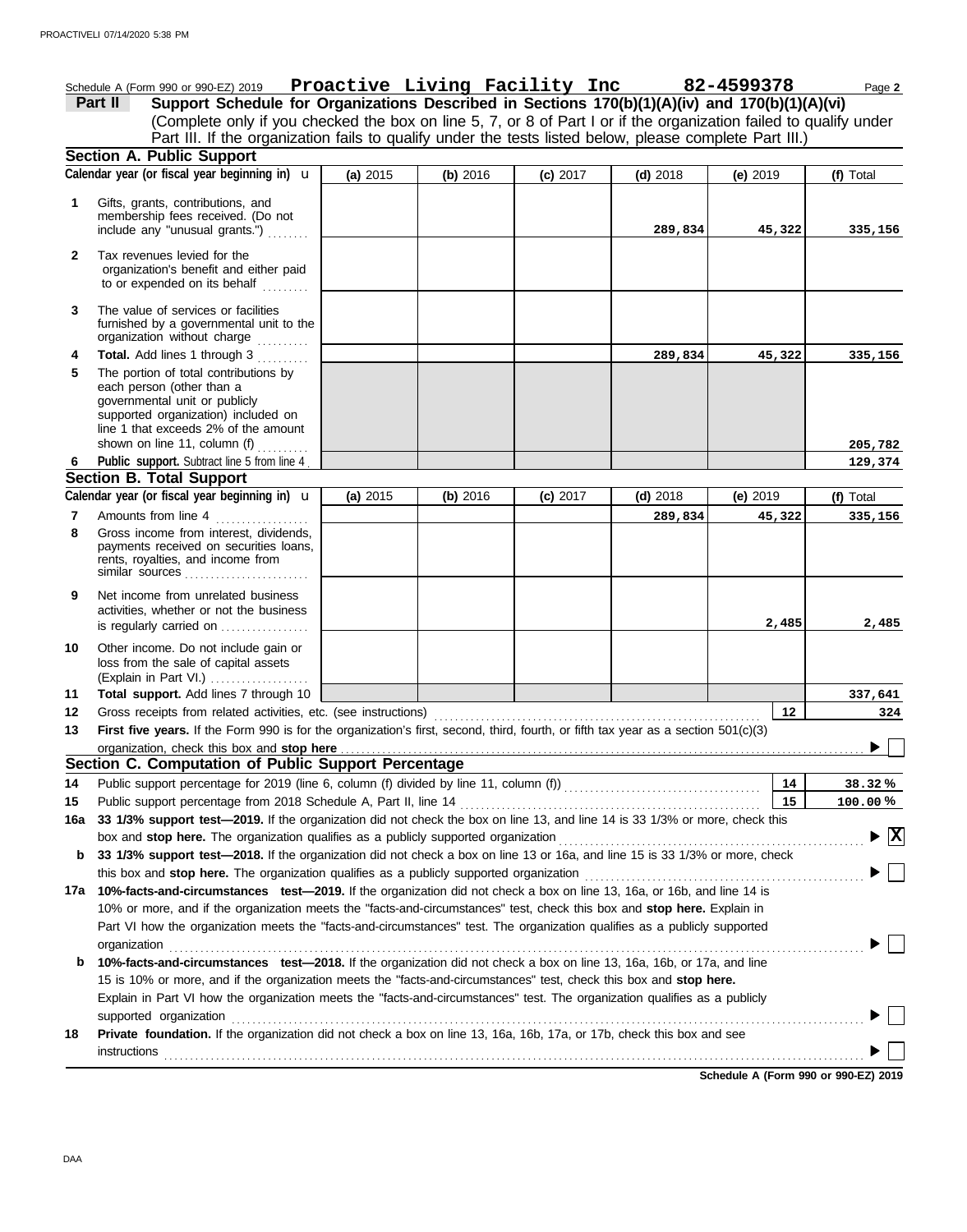## **Part III Support Schedule for Organizations Described in Section 509(a)(2)** Schedule A (Form 990 or 990-EZ) 2019 Page **3 Proactive Living Facility Inc 82-4599378**

(Complete only if you checked the box on line 10 of Part I or if the organization failed to qualify under Part II. If the organization fails to qualify under the tests listed below, please complete Part II.)

|     | <b>Section A. Public Support</b>                                                                                                                                                  |            |          |            |            |            |           |
|-----|-----------------------------------------------------------------------------------------------------------------------------------------------------------------------------------|------------|----------|------------|------------|------------|-----------|
|     | Calendar year (or fiscal year beginning in) $\mathbf u$                                                                                                                           | (a) 2015   | (b) 2016 | $(c)$ 2017 | $(d)$ 2018 | (e) $2019$ | (f) Total |
| 1   | Gifts, grants, contributions, and membership fees<br>received. (Do not include any "unusual grants.")                                                                             |            |          |            |            |            |           |
| 2   | Gross receipts from admissions, merchandise<br>sold or services performed, or facilities<br>furnished in any activity that is related to the<br>organization's tax-exempt purpose |            |          |            |            |            |           |
| 3   | Gross receipts from activities that are not an<br>unrelated trade or business under section 513                                                                                   |            |          |            |            |            |           |
| 4   | Tax revenues levied for the<br>organization's benefit and either paid<br>to or expended on its behalf                                                                             |            |          |            |            |            |           |
| 5   | The value of services or facilities<br>furnished by a governmental unit to the<br>organization without charge<br>.                                                                |            |          |            |            |            |           |
| 6   | Total. Add lines 1 through 5                                                                                                                                                      |            |          |            |            |            |           |
|     | <b>7a</b> Amounts included on lines 1, 2, and 3<br>received from disqualified persons                                                                                             |            |          |            |            |            |           |
| b   | Amounts included on lines 2 and 3<br>received from other than disqualified<br>persons that exceed the greater of \$5,000<br>or 1% of the amount on line 13 for the year           |            |          |            |            |            |           |
| c   | Add lines 7a and 7b                                                                                                                                                               |            |          |            |            |            |           |
| 8   | Public support. (Subtract line 7c from                                                                                                                                            |            |          |            |            |            |           |
|     | line 6.) $\frac{1}{2}$                                                                                                                                                            |            |          |            |            |            |           |
|     | <b>Section B. Total Support</b><br>Calendar year (or fiscal year beginning in) <b>u</b>                                                                                           |            |          |            |            |            |           |
|     |                                                                                                                                                                                   | (a) $2015$ | (b) 2016 | $(c)$ 2017 | $(d)$ 2018 | $(e)$ 2019 | (f) Total |
| 9   | Amounts from line 6                                                                                                                                                               |            |          |            |            |            |           |
| 10a | Gross income from interest, dividends,<br>payments received on securities loans, rents,<br>royalties, and income from similar sources                                             |            |          |            |            |            |           |
| b   | Unrelated business taxable income (less<br>section 511 taxes) from businesses<br>acquired after June 30, 1975                                                                     |            |          |            |            |            |           |
| c   | Add lines 10a and 10b                                                                                                                                                             |            |          |            |            |            |           |
| 11  | Net income from unrelated business<br>activities not included in line 10b, whether<br>or not the business is regularly carried on                                                 |            |          |            |            |            |           |
| 12  | Other income. Do not include gain or<br>loss from the sale of capital assets<br>(Explain in Part VI.)                                                                             |            |          |            |            |            |           |
| 13  | Total support. (Add lines 9, 10c, 11,                                                                                                                                             |            |          |            |            |            |           |
|     | and 12.)<br>.                                                                                                                                                                     |            |          |            |            |            |           |
| 14  | First five years. If the Form 990 is for the organization's first, second, third, fourth, or fifth tax year as a section 501(c)(3)                                                |            |          |            |            |            |           |
|     | organization, check this box and stop here                                                                                                                                        |            |          |            |            |            |           |
|     | Section C. Computation of Public Support Percentage                                                                                                                               |            |          |            |            | 15         |           |
| 15  |                                                                                                                                                                                   |            |          |            |            |            | %         |
| 16  | Section D. Computation of Investment Income Percentage                                                                                                                            |            |          |            |            | 16         | %         |
| 17  |                                                                                                                                                                                   |            |          |            |            | 17         | %         |
| 18  | Investment income percentage from 2018 Schedule A, Part III, line 17                                                                                                              |            |          |            |            | 18         | %         |
| 19a | 33 1/3% support tests-2019. If the organization did not check the box on line 14, and line 15 is more than 33 1/3%, and line                                                      |            |          |            |            |            |           |
|     | 17 is not more than 33 1/3%, check this box and stop here. The organization qualifies as a publicly supported organization.                                                       |            |          |            |            |            |           |
| b   | 33 1/3% support tests—2018. If the organization did not check a box on line 14 or line 19a, and line 16 is more than 33 1/3%, and                                                 |            |          |            |            |            |           |
|     | line 18 is not more than 33 1/3%, check this box and stop here. The organization qualifies as a publicly supported organization                                                   |            |          |            |            |            |           |
| 20  |                                                                                                                                                                                   |            |          |            |            |            |           |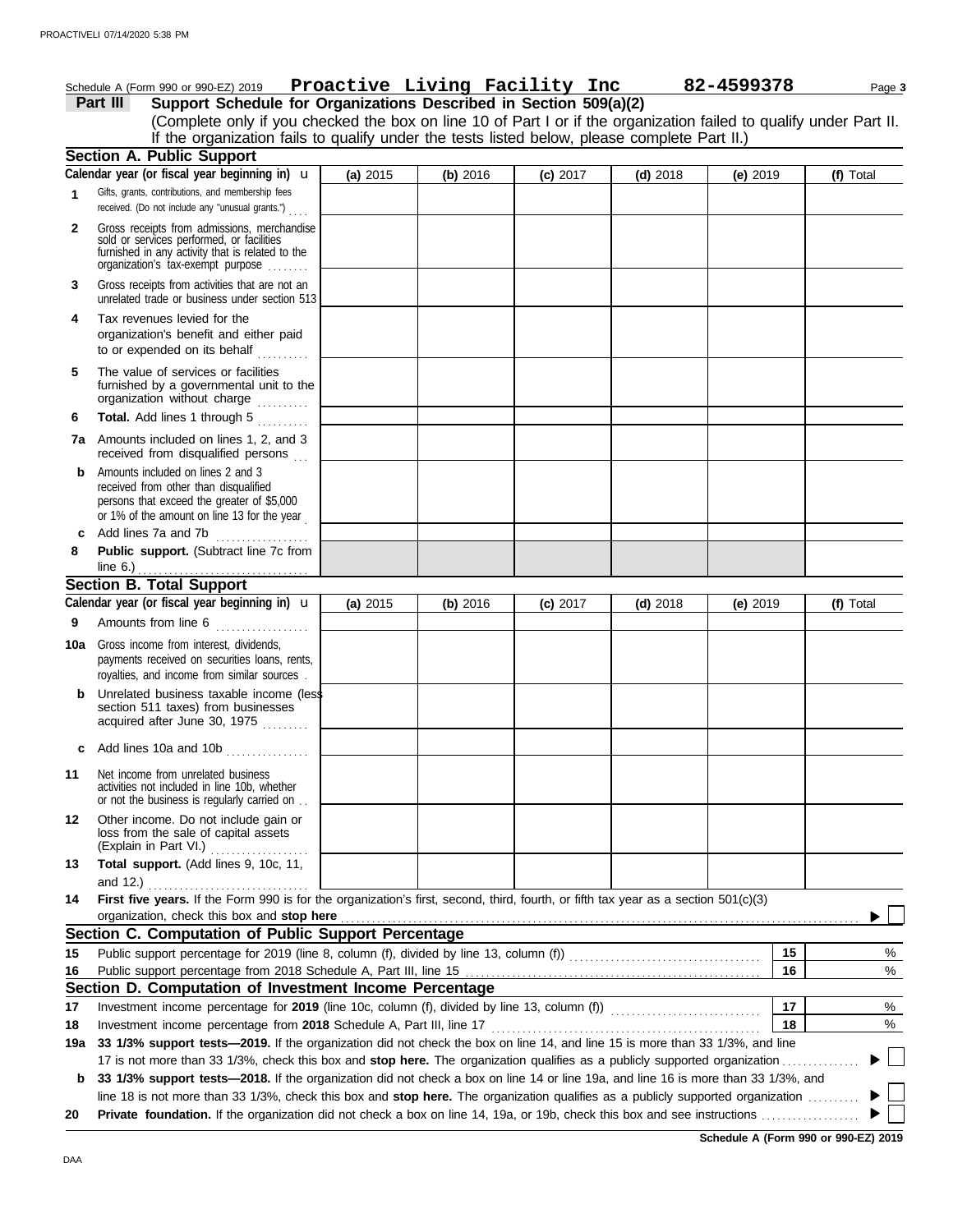|     | 82-4599378<br>Schedule A (Form 990 or 990-EZ) 2019  Proactive Living Facility Inc                                   |                 |            | Page 4 |
|-----|---------------------------------------------------------------------------------------------------------------------|-----------------|------------|--------|
|     | Part IV<br><b>Supporting Organizations</b>                                                                          |                 |            |        |
|     | (Complete only if you checked a box in line 12 on Part I. If you checked 12a of Part I, complete Sections A         |                 |            |        |
|     | and B. If you checked 12b of Part I, complete Sections A and C. If you checked 12c of Part I, complete              |                 |            |        |
|     | Sections A, D, and E. If you checked 12d of Part I, complete Sections A and D, and complete Part V.)                |                 |            |        |
|     | Section A. All Supporting Organizations                                                                             |                 |            |        |
|     |                                                                                                                     |                 | <b>Yes</b> | No     |
| 1   | Are all of the organization's supported organizations listed by name in the organization's governing                |                 |            |        |
|     | documents? If "No," describe in Part VI how the supported organizations are designated. If designated by            |                 |            |        |
|     | class or purpose, describe the designation. If historic and continuing relationship, explain.                       | 1               |            |        |
| 2   | Did the organization have any supported organization that does not have an IRS determination of status              |                 |            |        |
|     | under section 509(a)(1) or (2)? If "Yes," explain in Part VI how the organization determined that the supported     |                 |            |        |
|     | organization was described in section 509(a)(1) or (2).                                                             | $\mathbf{2}$    |            |        |
| За  | Did the organization have a supported organization described in section $501(c)(4)$ , (5), or (6)? If "Yes," answer |                 |            |        |
|     | $(b)$ and $(c)$ below.                                                                                              | 3a              |            |        |
| b   | Did the organization confirm that each supported organization qualified under section $501(c)(4)$ , (5), or (6) and |                 |            |        |
|     | satisfied the public support tests under section 509(a)(2)? If "Yes," describe in Part VI when and how the          |                 |            |        |
|     | organization made the determination.                                                                                | 3b              |            |        |
| c   | Did the organization ensure that all support to such organizations was used exclusively for section $170(c)(2)(B)$  |                 |            |        |
|     | purposes? If "Yes," explain in Part VI what controls the organization put in place to ensure such use.              | 3c              |            |        |
| 4a  | Was any supported organization not organized in the United States ("foreign supported organization")? If            |                 |            |        |
|     | "Yes," and if you checked 12a or 12b in Part I, answer (b) and (c) below.                                           | 4a              |            |        |
| b   | Did the organization have ultimate control and discretion in deciding whether to make grants to the foreign         |                 |            |        |
|     | supported organization? If "Yes," describe in Part VI how the organization had such control and discretion          |                 |            |        |
|     | despite being controlled or supervised by or in connection with its supported organizations.                        | 4b              |            |        |
| c   | Did the organization support any foreign supported organization that does not have an IRS determination             |                 |            |        |
|     | under sections $501(c)(3)$ and $509(a)(1)$ or (2)? If "Yes," explain in Part VI what controls the organization used |                 |            |        |
|     | to ensure that all support to the foreign supported organization was used exclusively for section $170(c)(2)(B)$    |                 |            |        |
|     | purposes.                                                                                                           | 4c              |            |        |
| 5a  | Did the organization add, substitute, or remove any supported organizations during the tax year? If "Yes,"          |                 |            |        |
|     | answer (b) and (c) below (if applicable). Also, provide detail in Part VI, including (i) the names and EIN          |                 |            |        |
|     | numbers of the supported organizations added, substituted, or removed; (ii) the reasons for each such action;       |                 |            |        |
|     | (iii) the authority under the organization's organizing document authorizing such action; and (iv) how the action   |                 |            |        |
|     | was accomplished (such as by amendment to the organizing document).                                                 | 5a              |            |        |
| b   | Type I or Type II only. Was any added or substituted supported organization part of a class already                 |                 |            |        |
|     | designated in the organization's organizing document?                                                               | 5b              |            |        |
|     | Substitutions only. Was the substitution the result of an event beyond the organization's control?                  | 5c              |            |        |
|     | Did the organization provide support (whether in the form of grants or the provision of services or facilities) to  |                 |            |        |
|     | anyone other than (i) its supported organizations, (ii) individuals that are part of the charitable class benefited |                 |            |        |
|     | by one or more of its supported organizations, or (iii) other supporting organizations that also support or         |                 |            |        |
|     | benefit one or more of the filing organization's supported organizations? If "Yes," provide detail in Part VI.      | 6               |            |        |
| 7   | Did the organization provide a grant, loan, compensation, or other similar payment to a substantial contributor     |                 |            |        |
|     | (as defined in section $4958(c)(3)(C)$ ), a family member of a substantial contributor, or a 35% controlled entity  |                 |            |        |
|     | with regard to a substantial contributor? If "Yes," complete Part I of Schedule L (Form 990 or 990-EZ).             | 7               |            |        |
| 8   | Did the organization make a loan to a disqualified person (as defined in section 4958) not described in line 7?     |                 |            |        |
|     | If "Yes," complete Part I of Schedule L (Form 990 or 990-EZ).                                                       | 8               |            |        |
| 9a  | Was the organization controlled directly or indirectly at any time during the tax year by one or more               |                 |            |        |
|     | disqualified persons as defined in section 4946 (other than foundation managers and organizations described         |                 |            |        |
|     | in section $509(a)(1)$ or $(2)$ ? If "Yes," provide detail in Part VI.                                              | 9а              |            |        |
| b   | Did one or more disqualified persons (as defined in line 9a) hold a controlling interest in any entity in which     |                 |            |        |
|     | the supporting organization had an interest? If "Yes," provide detail in Part VI.                                   | 9b              |            |        |
| c   | Did a disqualified person (as defined in line 9a) have an ownership interest in, or derive any personal benefit     |                 |            |        |
|     | from, assets in which the supporting organization also had an interest? If "Yes," provide detail in Part VI.        | 9с              |            |        |
| 10a | Was the organization subject to the excess business holdings rules of section 4943 because of section               |                 |            |        |
|     | 4943(f) (regarding certain Type II supporting organizations, and all Type III non-functionally integrated           |                 |            |        |
|     | supporting organizations)? If "Yes," answer 10b below.                                                              | 10a             |            |        |
| b   | Did the organization have any excess business holdings in the tax year? (Use Schedule C, Form 4720, to              |                 |            |        |
|     | determine whether the organization had excess business holdings.)                                                   | 10 <sub>b</sub> |            |        |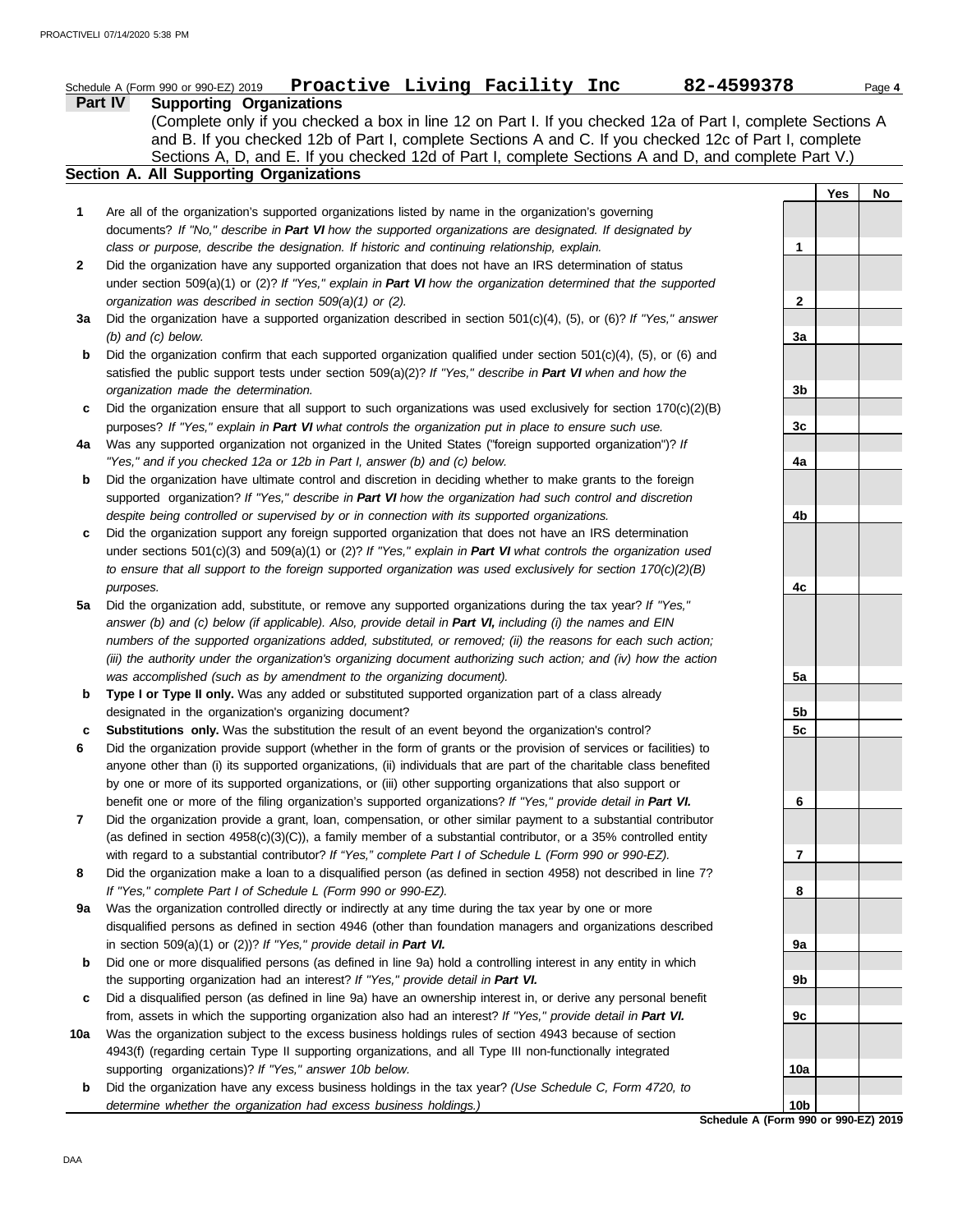|    | Proactive Living Facility Inc<br>82-4599378<br>Schedule A (Form 990 or 990-EZ) 2019<br><b>Part IV</b><br><b>Supporting Organizations (continued)</b>                                                                 |                 |            | Page 5 |
|----|----------------------------------------------------------------------------------------------------------------------------------------------------------------------------------------------------------------------|-----------------|------------|--------|
|    |                                                                                                                                                                                                                      |                 | <b>Yes</b> | No     |
| 11 | Has the organization accepted a gift or contribution from any of the following persons?                                                                                                                              |                 |            |        |
| a  | A person who directly or indirectly controls, either alone or together with persons described in (b) and (c)                                                                                                         |                 |            |        |
|    | below, the governing body of a supported organization?                                                                                                                                                               | 11a             |            |        |
|    | <b>b</b> A family member of a person described in (a) above?                                                                                                                                                         | 11 <sub>b</sub> |            |        |
|    | c A 35% controlled entity of a person described in (a) or (b) above? If "Yes" to a, b, or c, provide detail in Part VI.                                                                                              | 11c             |            |        |
|    | Section B. Type I Supporting Organizations                                                                                                                                                                           |                 |            |        |
|    |                                                                                                                                                                                                                      |                 | Yes        | No     |
| 1  | Did the directors, trustees, or membership of one or more supported organizations have the power to                                                                                                                  |                 |            |        |
|    | regularly appoint or elect at least a majority of the organization's directors or trustees at all times during the                                                                                                   |                 |            |        |
|    | tax year? If "No," describe in Part VI how the supported organization(s) effectively operated, supervised, or                                                                                                        |                 |            |        |
|    | controlled the organization's activities. If the organization had more than one supported organization,<br>describe how the powers to appoint and/or remove directors or trustees were allocated among the supported |                 |            |        |
|    | organizations and what conditions or restrictions, if any, applied to such powers during the tax year.                                                                                                               | 1               |            |        |
| 2  | Did the organization operate for the benefit of any supported organization other than the supported                                                                                                                  |                 |            |        |
|    | organization(s) that operated, supervised, or controlled the supporting organization? If "Yes," explain in Part                                                                                                      |                 |            |        |
|    | VI how providing such benefit carried out the purposes of the supported organization(s) that operated,                                                                                                               |                 |            |        |
|    | supervised, or controlled the supporting organization.                                                                                                                                                               | $\mathbf{2}$    |            |        |
|    | Section C. Type II Supporting Organizations                                                                                                                                                                          |                 |            |        |
|    |                                                                                                                                                                                                                      |                 | Yes        | No     |
| 1  | Were a majority of the organization's directors or trustees during the tax year also a majority of the directors                                                                                                     |                 |            |        |
|    | or trustees of each of the organization's supported organization(s)? If "No," describe in Part VI how control                                                                                                        |                 |            |        |
|    | or management of the supporting organization was vested in the same persons that controlled or managed                                                                                                               |                 |            |        |
|    | the supported organization(s).                                                                                                                                                                                       | 1               |            |        |
|    | Section D. All Type III Supporting Organizations                                                                                                                                                                     |                 |            |        |
|    |                                                                                                                                                                                                                      |                 | Yes        | No     |
| 1  | Did the organization provide to each of its supported organizations, by the last day of the fifth month of the                                                                                                       |                 |            |        |
|    | organization's tax year, (i) a written notice describing the type and amount of support provided during the prior tax                                                                                                |                 |            |        |
|    | year, (ii) a copy of the Form 990 that was most recently filed as of the date of notification, and (iii) copies of the                                                                                               |                 |            |        |
|    | organization's governing documents in effect on the date of notification, to the extent not previously provided?                                                                                                     | 1               |            |        |
| 2  | Were any of the organization's officers, directors, or trustees either (i) appointed or elected by the supported                                                                                                     |                 |            |        |
|    | organization(s) or (ii) serving on the governing body of a supported organization? If "No," explain in Part VI how                                                                                                   |                 |            |        |
|    | the organization maintained a close and continuous working relationship with the supported organization(s).<br>By reason of the relationship described in (2), did the organization's supported organizations have a | 2               |            |        |
| 3  | significant voice in the organization's investment policies and in directing the use of the organization's                                                                                                           |                 |            |        |
|    | income or assets at all times during the tax year? If "Yes," describe in Part VI the role the organization's                                                                                                         |                 |            |        |
|    | supported organizations played in this regard.                                                                                                                                                                       | 3               |            |        |
|    | Section E. Type III Functionally-Integrated Supporting Organizations                                                                                                                                                 |                 |            |        |
| 1  | Check the box next to the method that the organization used to satisfy the Integral Part Test during the year (see instructions).                                                                                    |                 |            |        |
| a  | The organization satisfied the Activities Test. Complete line 2 below.                                                                                                                                               |                 |            |        |
| b  | The organization is the parent of each of its supported organizations. Complete line 3 below.                                                                                                                        |                 |            |        |
| c  |                                                                                                                                                                                                                      |                 |            |        |
|    | The organization supported a governmental entity. Describe in Part VI how you supported a government entity (see instructions).                                                                                      |                 |            |        |
|    |                                                                                                                                                                                                                      |                 |            |        |
|    | 2 Activities Test. Answer (a) and (b) below.                                                                                                                                                                         |                 | Yes        | No     |
| а  | Did substantially all of the organization's activities during the tax year directly further the exempt purposes of                                                                                                   |                 |            |        |
|    | the supported organization(s) to which the organization was responsive? If "Yes," then in Part VI identify                                                                                                           |                 |            |        |
|    | those supported organizations and explain how these activities directly furthered their exempt purposes,                                                                                                             |                 |            |        |
|    | how the organization was responsive to those supported organizations, and how the organization determined                                                                                                            |                 |            |        |
|    | that these activities constituted substantially all of its activities.<br><b>b</b> Did the activities described in (a) constitute activities that but for the organization's involvement one or more                 | 2a              |            |        |

- **b** ictivities described in (a) constitute activities that, but for the organization's involvement, one or more of the organization's supported organization(s) would have been engaged in? *If "Yes," explain in Part VI the reasons for the organization's position that its supported organization(s) would have engaged in these activities but for the organization's involvement.*
- **3** Parent of Supported Organizations. *Answer (a) and (b) below.*
	- **a** Did the organization have the power to regularly appoint or elect a majority of the officers, directors, or trustees of each of the supported organizations? *Provide details in Part VI.*
- **b** Did the organization exercise a substantial degree of direction over the policies, programs, and activities of each of its supported organizations? *If "Yes," describe in Part VI the role played by the organization in this regard.*

**2b 3a 3b**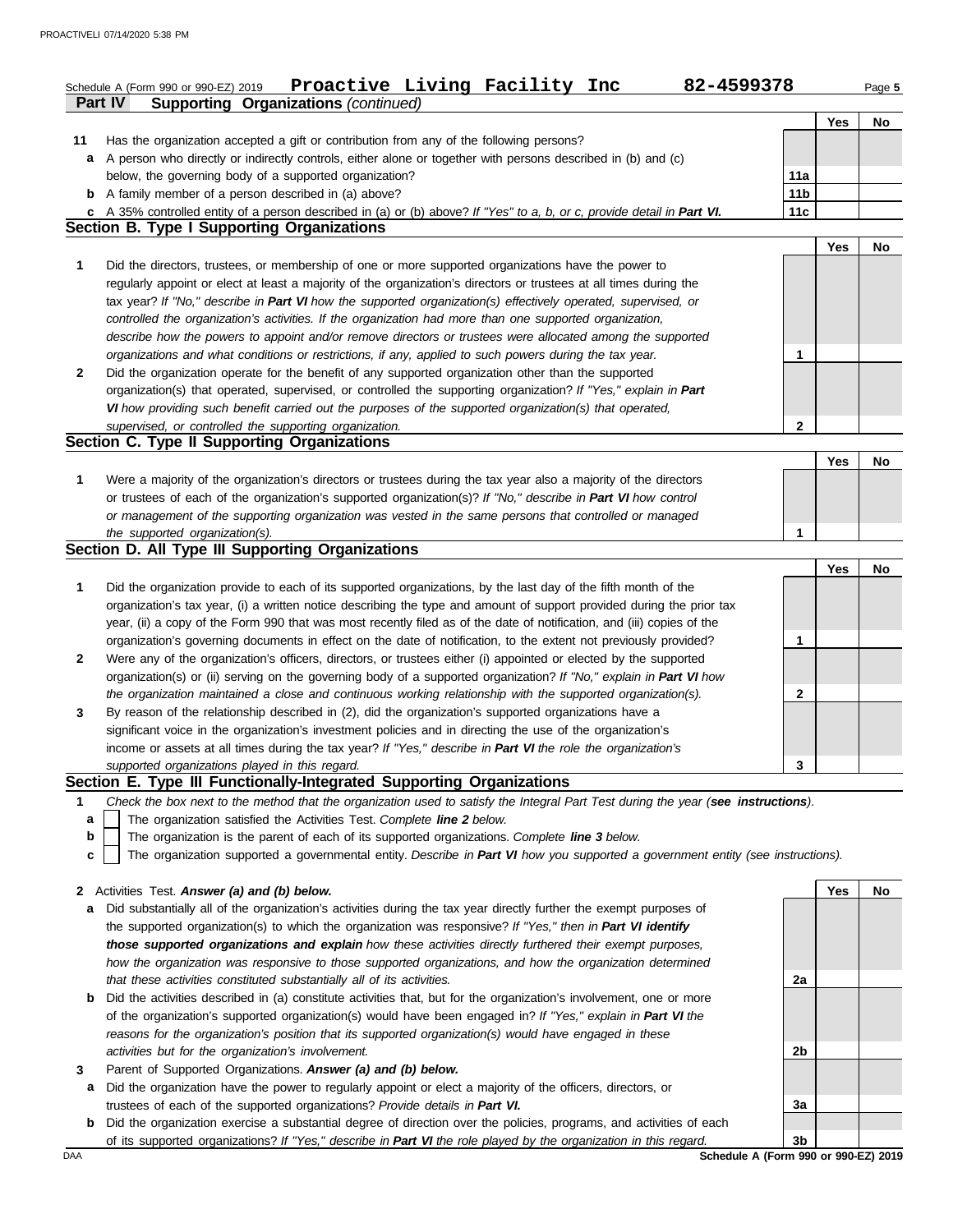## **Part V Type III Non-Functionally Integrated 509(a)(3) Supporting Organizations** Schedule A (Form 990 or 990-EZ) 2019 Page **6 Proactive Living Facility Inc 82-4599378 1** Check here if the organization satisfied the Integral Part Test as a qualifying trust on Nov. 20, 1970 (explain in Part VI). **See instructions.** All other Type III non-functionally integrated supporting organizations must complete Sections A through E.

| Section A - Adjusted Net Income                                                                                                        |                         | (A) Prior Year | (B) Current Year<br>(optional) |
|----------------------------------------------------------------------------------------------------------------------------------------|-------------------------|----------------|--------------------------------|
| 1.<br>Net short-term capital gain                                                                                                      | 1                       |                |                                |
| $\mathbf{2}$<br>Recoveries of prior-year distributions                                                                                 | $\overline{2}$          |                |                                |
| 3<br>Other gross income (see instructions)                                                                                             | 3                       |                |                                |
| 4<br>Add lines 1 through 3.                                                                                                            | $\overline{\mathbf{4}}$ |                |                                |
| Depreciation and depletion<br>5                                                                                                        | 5                       |                |                                |
| Portion of operating expenses paid or incurred for production or<br>6.                                                                 |                         |                |                                |
| collection of gross income or for management, conservation, or                                                                         |                         |                |                                |
| maintenance of property held for production of income (see instructions)                                                               | 6                       |                |                                |
| Other expenses (see instructions)<br>7                                                                                                 | $\overline{7}$          |                |                                |
| Adjusted Net Income (subtract lines 5, 6, and 7 from line 4)<br>8                                                                      | 8                       |                |                                |
| <b>Section B - Minimum Asset Amount</b>                                                                                                |                         | (A) Prior Year | (B) Current Year<br>(optional) |
| Aggregate fair market value of all non-exempt-use assets (see<br>1                                                                     |                         |                |                                |
| instructions for short tax year or assets held for part of year):                                                                      |                         |                |                                |
| <b>a</b> Average monthly value of securities                                                                                           | 1a                      |                |                                |
| <b>b</b> Average monthly cash balances                                                                                                 | 1 <sub>b</sub>          |                |                                |
| <b>c</b> Fair market value of other non-exempt-use assets                                                                              | 1 <sub>c</sub>          |                |                                |
| <b>d</b> Total (add lines 1a, 1b, and 1c)                                                                                              | 1 <sub>d</sub>          |                |                                |
| e Discount claimed for blockage or other                                                                                               |                         |                |                                |
| factors (explain in detail in <b>Part VI</b> ):                                                                                        |                         |                |                                |
| Acquisition indebtedness applicable to non-exempt-use assets<br>$\mathbf{2}$                                                           | $\mathbf{2}$            |                |                                |
| 3<br>Subtract line 2 from line 1d.                                                                                                     | 3                       |                |                                |
| Cash deemed held for exempt use. Enter 1-1/2% of line 3 (for greater amount,<br>4                                                      |                         |                |                                |
| see instructions).                                                                                                                     | 4                       |                |                                |
| 5.<br>Net value of non-exempt-use assets (subtract line 4 from line 3)                                                                 | 5                       |                |                                |
| 6<br>Multiply line 5 by .035.                                                                                                          | 6                       |                |                                |
| $\mathbf{7}$<br>Recoveries of prior-year distributions                                                                                 | $\overline{7}$          |                |                                |
| Minimum Asset Amount (add line 7 to line 6)<br>8                                                                                       | 8                       |                |                                |
| Section C - Distributable Amount                                                                                                       |                         |                | <b>Current Year</b>            |
| Adjusted net income for prior year (from Section A, line 8, Column A)<br>1                                                             | 1                       |                |                                |
| $\mathbf{2}$<br>Enter 85% of line 1.                                                                                                   | $\mathbf 2$             |                |                                |
| 3<br>Minimum asset amount for prior year (from Section B, line 8, Column A)                                                            | 3                       |                |                                |
| 4<br>Enter greater of line 2 or line 3.                                                                                                | $\overline{\mathbf{4}}$ |                |                                |
| 5<br>Income tax imposed in prior year                                                                                                  | 5                       |                |                                |
| <b>Distributable Amount.</b> Subtract line 5 from line 4, unless subject to<br>6                                                       |                         |                |                                |
| emergency temporary reduction (see instructions).                                                                                      | 6                       |                |                                |
| 7<br>Check here if the current year is the organization's first as a non-functionally integrated Type III supporting organization (see |                         |                |                                |
| instructions).                                                                                                                         |                         |                |                                |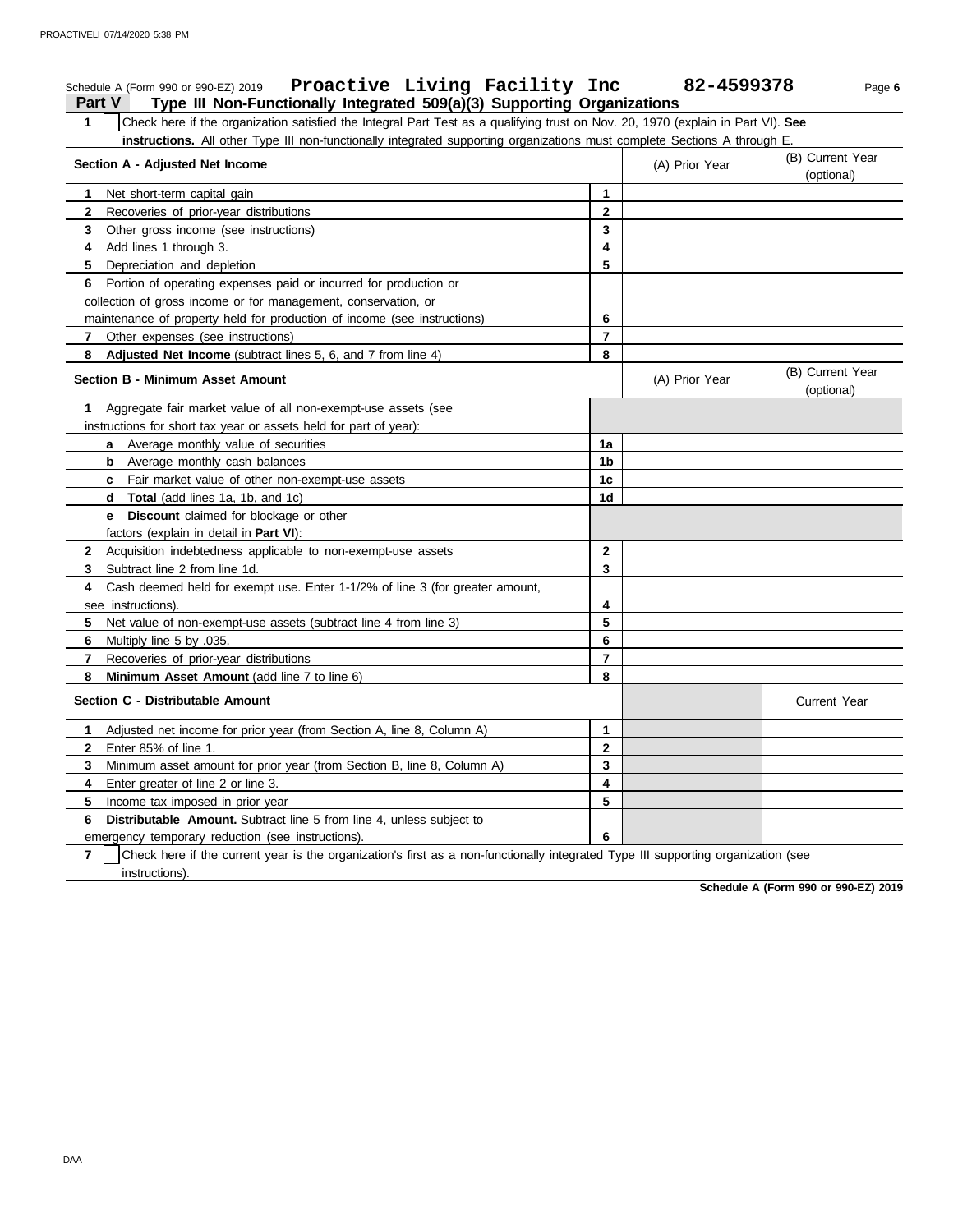### Schedule A (Form 990 or 990-EZ) 2019 Page **7 Proactive Living Facility Inc 82-4599378 Part V Type III Non-Functionally Integrated 509(a)(3) Supporting Organizations** *(continued)* **Section D - Distributions Current Year 1 2 3 4 5 6 7 8 9 10** Amounts paid to supported organizations to accomplish exempt purposes Amounts paid to perform activity that directly furthers exempt purposes of supported organizations, in excess of income from activity Administrative expenses paid to accomplish exempt purposes of supported organizations Amounts paid to acquire exempt-use assets Qualified set-aside amounts (prior IRS approval required) Other distributions (describe in **Part VI**). See instructions. **Total annual distributions.** Add lines 1 through 6. Distributions to attentive supported organizations to which the organization is responsive (provide details in **Part VI**). See instructions. Distributable amount for 2019 from Section C, line 6 Line 8 amount divided by line 9 amount **Section E - Distribution Allocations** (see instructions) **Excess Distributions (i) (ii) Underdistributions Pre-2019 (iii) Distributable Amount for 2019 8** Breakdown of line 7: **7 Excess distributions carryover to 2020.** Add lines 3j **6** Remaining underdistributions for 2019. Subtract lines 3h **5 4** Distributions for 2019 from **3** Excess distributions carryover, if any, to 2019 **2 1 a** From 2014 . . . . . . . . . . . . . . . . . . . . . . . . . . . . . . . **b** From 2015 . . . . . . . . . . . . . . . . . . . . . . . . . . . . . . . **c** From 2016 . . . . . . . . . . . . . . . . . . . . . . . . . . . . . . . **d** From 2017 . . . . . . . . . . . . . . . . . . . . . . . . . . . . . . . . **e** From 2018 . . . . . . . . . . . . . . . . . . . . . . . . . . . . . . . . **f Total** of lines 3a through e **g** Applied to underdistributions of prior years **h** Applied to 2019 distributable amount **i** Carryover from 2014 not applied (see instructions) **j** Remainder. Subtract lines 3g, 3h, and 3i from 3f. **a** Applied to underdistributions of prior years **b** Applied to 2019 distributable amount **c** Remainder. Subtract lines 4a and 4b from 4. **a** Excess from 2015 . . . . . . . . . . . . . . . . . . . . . . . . Distributable amount for 2019 from Section C, line 6 Underdistributions, if any, for years prior to 2019 (reasonable cause required-explain in **Part VI**). See Section D, line 7: \$ Remaining underdistributions for years prior to 2019, if any. Subtract lines 3g and 4a from line 2. For result greater than zero, explain in **Part VI**. See instructions. and 4b from line 1. For result greater than zero, explain in Part VI. See instructions. and 4c. instructions.

**b** Excess from 2016 . . . . . . . . . . . . . . . . . . . . . . . . **c** Excess from 2017 . . . . . . . . . . . . . . . . . . . . . . . . . **d** Excess from 2018 . . . . . . . . . . . . . . . . . . . . . . . . . **e** Excess from 2019 . . . . . . . . . . . . . . . . . . . . . . . . .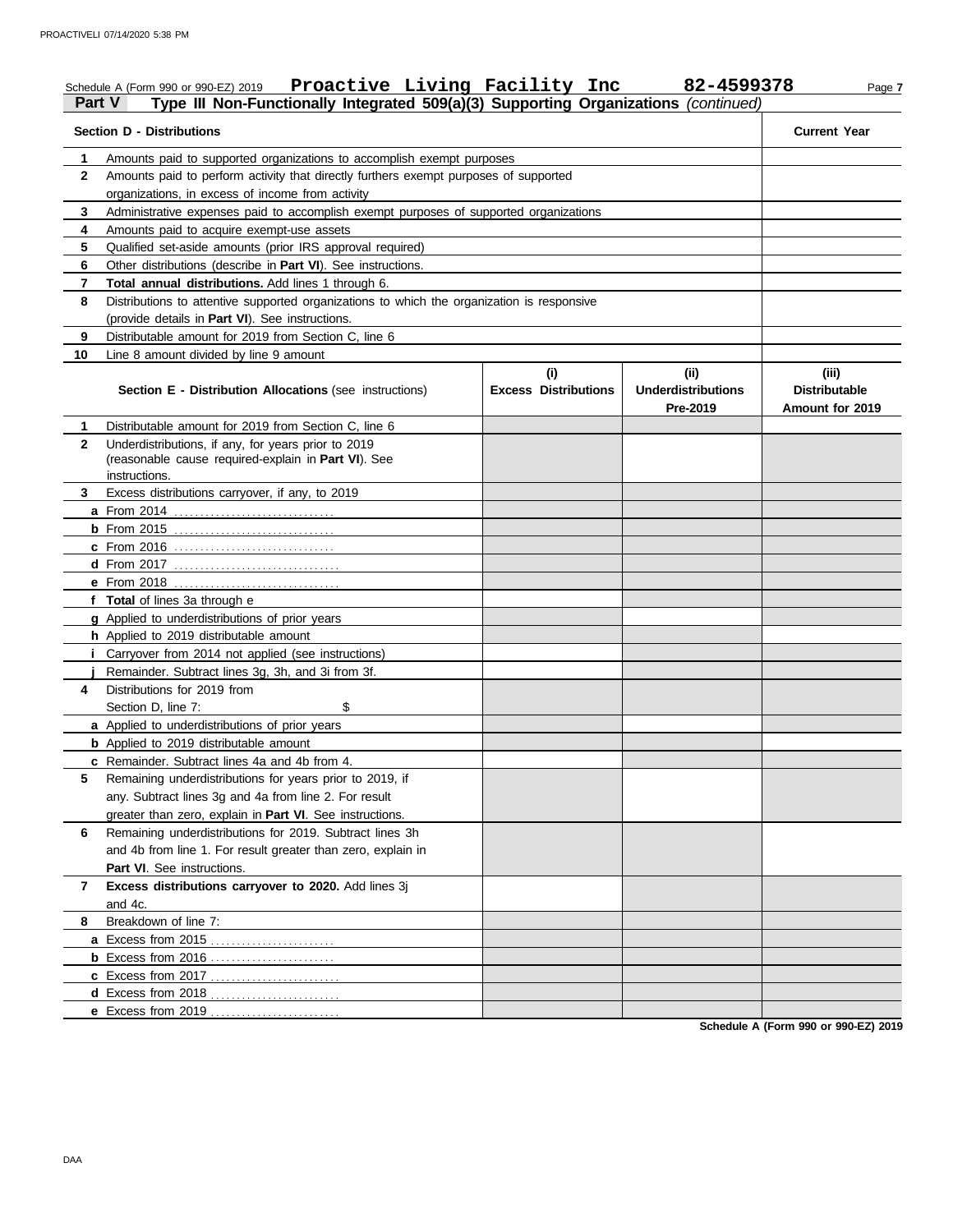| Part VI | Schedule A (Form 990 or 990-EZ) 2019<br>lines 2, 5, and 6. Also complete this part for any additional information. (See instructions.) |  | Proactive Living Facility Inc | 82-4599378<br>Supplemental Information. Provide the explanations required by Part II, line 10; Part II, line 17a or 17b; Part<br>III, line 12; Part IV, Section A, lines 1, 2, 3b, 3c, 4b, 4c, 5a, 6, 9a, 9b, 9c, 11a, 11b, and 11c; Part IV, Section<br>3a, and 3b; Part V, line 1; Part V, Section B, line 1e; Part V, Section D, lines 5, 6, and 8; and Part V, Section E, | Page 8<br>B, lines 1 and 2; Part IV, Section C, line 1; Part IV, Section D, lines 2 and 3; Part IV, Section E, lines 1c, 2a, 2b, |
|---------|----------------------------------------------------------------------------------------------------------------------------------------|--|-------------------------------|-------------------------------------------------------------------------------------------------------------------------------------------------------------------------------------------------------------------------------------------------------------------------------------------------------------------------------------------------------------------------------|----------------------------------------------------------------------------------------------------------------------------------|
|         |                                                                                                                                        |  |                               |                                                                                                                                                                                                                                                                                                                                                                               |                                                                                                                                  |
|         |                                                                                                                                        |  |                               |                                                                                                                                                                                                                                                                                                                                                                               |                                                                                                                                  |
|         |                                                                                                                                        |  |                               |                                                                                                                                                                                                                                                                                                                                                                               |                                                                                                                                  |
|         |                                                                                                                                        |  |                               |                                                                                                                                                                                                                                                                                                                                                                               |                                                                                                                                  |
|         |                                                                                                                                        |  |                               |                                                                                                                                                                                                                                                                                                                                                                               |                                                                                                                                  |
|         |                                                                                                                                        |  |                               |                                                                                                                                                                                                                                                                                                                                                                               |                                                                                                                                  |
|         |                                                                                                                                        |  |                               |                                                                                                                                                                                                                                                                                                                                                                               |                                                                                                                                  |
|         |                                                                                                                                        |  |                               |                                                                                                                                                                                                                                                                                                                                                                               |                                                                                                                                  |
|         |                                                                                                                                        |  |                               |                                                                                                                                                                                                                                                                                                                                                                               |                                                                                                                                  |
|         |                                                                                                                                        |  |                               |                                                                                                                                                                                                                                                                                                                                                                               |                                                                                                                                  |
|         |                                                                                                                                        |  |                               |                                                                                                                                                                                                                                                                                                                                                                               |                                                                                                                                  |
|         |                                                                                                                                        |  |                               |                                                                                                                                                                                                                                                                                                                                                                               |                                                                                                                                  |
|         |                                                                                                                                        |  |                               |                                                                                                                                                                                                                                                                                                                                                                               |                                                                                                                                  |
|         |                                                                                                                                        |  |                               |                                                                                                                                                                                                                                                                                                                                                                               |                                                                                                                                  |
|         |                                                                                                                                        |  |                               |                                                                                                                                                                                                                                                                                                                                                                               |                                                                                                                                  |
|         |                                                                                                                                        |  |                               |                                                                                                                                                                                                                                                                                                                                                                               |                                                                                                                                  |
|         |                                                                                                                                        |  |                               |                                                                                                                                                                                                                                                                                                                                                                               |                                                                                                                                  |
|         |                                                                                                                                        |  |                               |                                                                                                                                                                                                                                                                                                                                                                               |                                                                                                                                  |
|         |                                                                                                                                        |  |                               |                                                                                                                                                                                                                                                                                                                                                                               |                                                                                                                                  |
|         |                                                                                                                                        |  |                               |                                                                                                                                                                                                                                                                                                                                                                               |                                                                                                                                  |
|         |                                                                                                                                        |  |                               |                                                                                                                                                                                                                                                                                                                                                                               |                                                                                                                                  |
|         |                                                                                                                                        |  |                               |                                                                                                                                                                                                                                                                                                                                                                               |                                                                                                                                  |
|         |                                                                                                                                        |  |                               |                                                                                                                                                                                                                                                                                                                                                                               |                                                                                                                                  |
|         |                                                                                                                                        |  |                               |                                                                                                                                                                                                                                                                                                                                                                               |                                                                                                                                  |
|         |                                                                                                                                        |  |                               |                                                                                                                                                                                                                                                                                                                                                                               |                                                                                                                                  |
|         |                                                                                                                                        |  |                               |                                                                                                                                                                                                                                                                                                                                                                               |                                                                                                                                  |
|         |                                                                                                                                        |  |                               |                                                                                                                                                                                                                                                                                                                                                                               |                                                                                                                                  |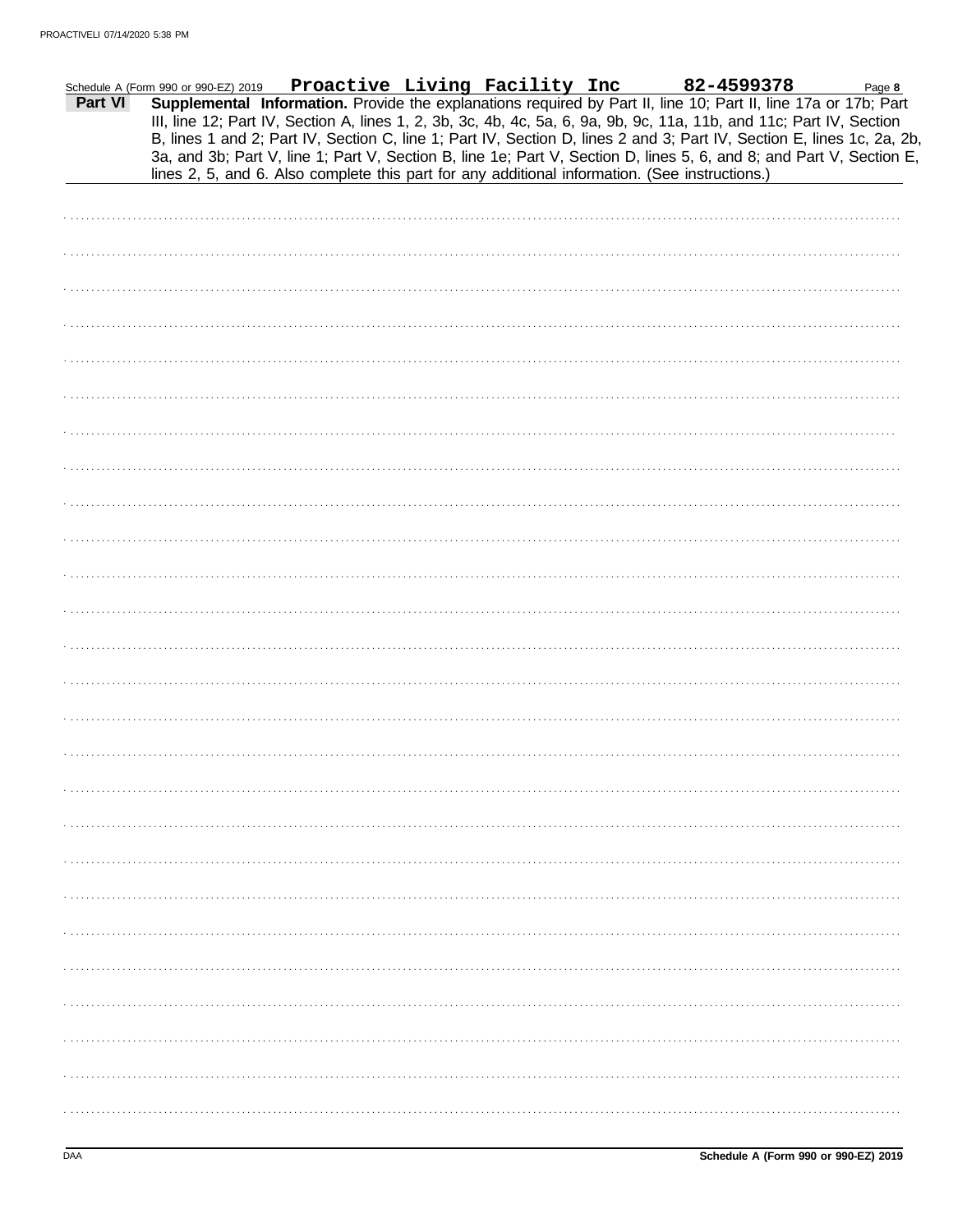| (Form 990 or 990-EZ)<br>Complete to provide information for responses to specific questions on<br>2019<br>Form 990 or 990-EZ or to provide any additional information.<br>Open to Public<br>u Attach to Form 990 or 990-EZ.<br>Department of the Treasury<br><b>Inspection</b><br>Internal Revenue Service<br>u Go to www.irs.gov/Form990 for the latest information.<br>Employer identification number<br>Name of the organization<br>Proactive Living Facility Inc<br>82-4599378<br>Form 990-EZ, Part I, Line 16 - Other Expenses<br>Description<br>Amount<br>Expenses<br>Advertising<br>\$<br>271<br>Fundraising<br>\$<br>578<br>\$<br>Office and Technology<br>727<br>\$<br>Taxes and Filing Fees<br>1,690<br>\$<br>Bank and CC Fees<br>290<br>Total \$<br>3,556<br>Form 990-EZ, Part II, Line 24 - Other Assets<br>Description<br>End of Year<br>Beg. of Year<br>\$<br>$648$ \$<br>Less Accumulated Depreciation<br>$648$ \$<br>$Total \; \; \; 0 \; \; \; 0 \; \; \; 5$<br>Form 990-EZ, Part III - Primary Exempt Purpose |
|---------------------------------------------------------------------------------------------------------------------------------------------------------------------------------------------------------------------------------------------------------------------------------------------------------------------------------------------------------------------------------------------------------------------------------------------------------------------------------------------------------------------------------------------------------------------------------------------------------------------------------------------------------------------------------------------------------------------------------------------------------------------------------------------------------------------------------------------------------------------------------------------------------------------------------------------------------------------------------------------------------------------------------|
|                                                                                                                                                                                                                                                                                                                                                                                                                                                                                                                                                                                                                                                                                                                                                                                                                                                                                                                                                                                                                                 |
|                                                                                                                                                                                                                                                                                                                                                                                                                                                                                                                                                                                                                                                                                                                                                                                                                                                                                                                                                                                                                                 |
|                                                                                                                                                                                                                                                                                                                                                                                                                                                                                                                                                                                                                                                                                                                                                                                                                                                                                                                                                                                                                                 |
|                                                                                                                                                                                                                                                                                                                                                                                                                                                                                                                                                                                                                                                                                                                                                                                                                                                                                                                                                                                                                                 |
|                                                                                                                                                                                                                                                                                                                                                                                                                                                                                                                                                                                                                                                                                                                                                                                                                                                                                                                                                                                                                                 |
|                                                                                                                                                                                                                                                                                                                                                                                                                                                                                                                                                                                                                                                                                                                                                                                                                                                                                                                                                                                                                                 |
|                                                                                                                                                                                                                                                                                                                                                                                                                                                                                                                                                                                                                                                                                                                                                                                                                                                                                                                                                                                                                                 |
|                                                                                                                                                                                                                                                                                                                                                                                                                                                                                                                                                                                                                                                                                                                                                                                                                                                                                                                                                                                                                                 |
|                                                                                                                                                                                                                                                                                                                                                                                                                                                                                                                                                                                                                                                                                                                                                                                                                                                                                                                                                                                                                                 |
|                                                                                                                                                                                                                                                                                                                                                                                                                                                                                                                                                                                                                                                                                                                                                                                                                                                                                                                                                                                                                                 |
|                                                                                                                                                                                                                                                                                                                                                                                                                                                                                                                                                                                                                                                                                                                                                                                                                                                                                                                                                                                                                                 |
|                                                                                                                                                                                                                                                                                                                                                                                                                                                                                                                                                                                                                                                                                                                                                                                                                                                                                                                                                                                                                                 |
|                                                                                                                                                                                                                                                                                                                                                                                                                                                                                                                                                                                                                                                                                                                                                                                                                                                                                                                                                                                                                                 |
|                                                                                                                                                                                                                                                                                                                                                                                                                                                                                                                                                                                                                                                                                                                                                                                                                                                                                                                                                                                                                                 |
|                                                                                                                                                                                                                                                                                                                                                                                                                                                                                                                                                                                                                                                                                                                                                                                                                                                                                                                                                                                                                                 |
|                                                                                                                                                                                                                                                                                                                                                                                                                                                                                                                                                                                                                                                                                                                                                                                                                                                                                                                                                                                                                                 |
|                                                                                                                                                                                                                                                                                                                                                                                                                                                                                                                                                                                                                                                                                                                                                                                                                                                                                                                                                                                                                                 |
| To provide Caring quality housing for adults with disabilities for                                                                                                                                                                                                                                                                                                                                                                                                                                                                                                                                                                                                                                                                                                                                                                                                                                                                                                                                                              |
| generations to come.                                                                                                                                                                                                                                                                                                                                                                                                                                                                                                                                                                                                                                                                                                                                                                                                                                                                                                                                                                                                            |
|                                                                                                                                                                                                                                                                                                                                                                                                                                                                                                                                                                                                                                                                                                                                                                                                                                                                                                                                                                                                                                 |
| Form 990-EZ, Part III, Line 28 - First Accomplishment                                                                                                                                                                                                                                                                                                                                                                                                                                                                                                                                                                                                                                                                                                                                                                                                                                                                                                                                                                           |
| During the Organization's first two years of existance, it was able to                                                                                                                                                                                                                                                                                                                                                                                                                                                                                                                                                                                                                                                                                                                                                                                                                                                                                                                                                          |
|                                                                                                                                                                                                                                                                                                                                                                                                                                                                                                                                                                                                                                                                                                                                                                                                                                                                                                                                                                                                                                 |
| generate awareness and raise significant funds to continue it's mission. A                                                                                                                                                                                                                                                                                                                                                                                                                                                                                                                                                                                                                                                                                                                                                                                                                                                                                                                                                      |
| portion of the funds were used to purchase land that will be used to build                                                                                                                                                                                                                                                                                                                                                                                                                                                                                                                                                                                                                                                                                                                                                                                                                                                                                                                                                      |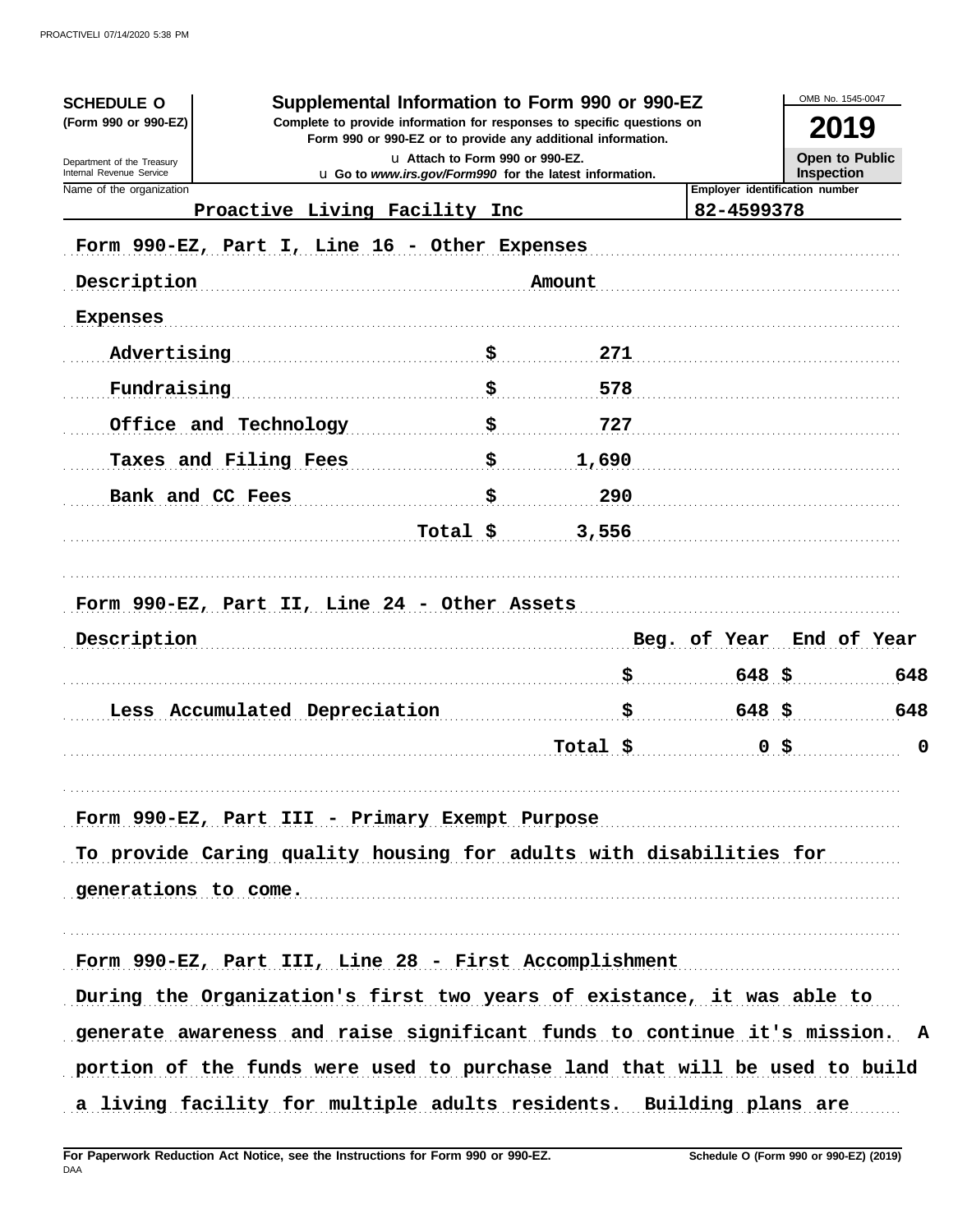| Schedule O (Form 990 or 990-EZ) (2019)<br>Name of the organization | Page 2                         |
|--------------------------------------------------------------------|--------------------------------|
|                                                                    | Employer identification number |
| Proactive Living Facility Inc                                      | 82-4599378                     |
|                                                                    |                                |
| underway.                                                          |                                |
|                                                                    |                                |
|                                                                    |                                |
|                                                                    |                                |
|                                                                    |                                |
|                                                                    |                                |
|                                                                    |                                |
|                                                                    |                                |
|                                                                    |                                |
|                                                                    |                                |
|                                                                    |                                |
|                                                                    |                                |
|                                                                    |                                |
|                                                                    |                                |
|                                                                    |                                |
|                                                                    |                                |
|                                                                    |                                |
|                                                                    |                                |
|                                                                    |                                |
|                                                                    |                                |
|                                                                    |                                |
|                                                                    |                                |
|                                                                    |                                |
|                                                                    |                                |
|                                                                    |                                |
|                                                                    |                                |
|                                                                    |                                |
|                                                                    |                                |
|                                                                    |                                |
|                                                                    |                                |
|                                                                    |                                |
|                                                                    |                                |
|                                                                    |                                |
|                                                                    |                                |
|                                                                    |                                |
|                                                                    |                                |
|                                                                    |                                |
|                                                                    |                                |
|                                                                    |                                |
|                                                                    |                                |
|                                                                    |                                |
|                                                                    |                                |
|                                                                    |                                |
|                                                                    |                                |
|                                                                    |                                |
|                                                                    |                                |
|                                                                    |                                |
|                                                                    |                                |
|                                                                    |                                |
|                                                                    | Page 1 of 1                    |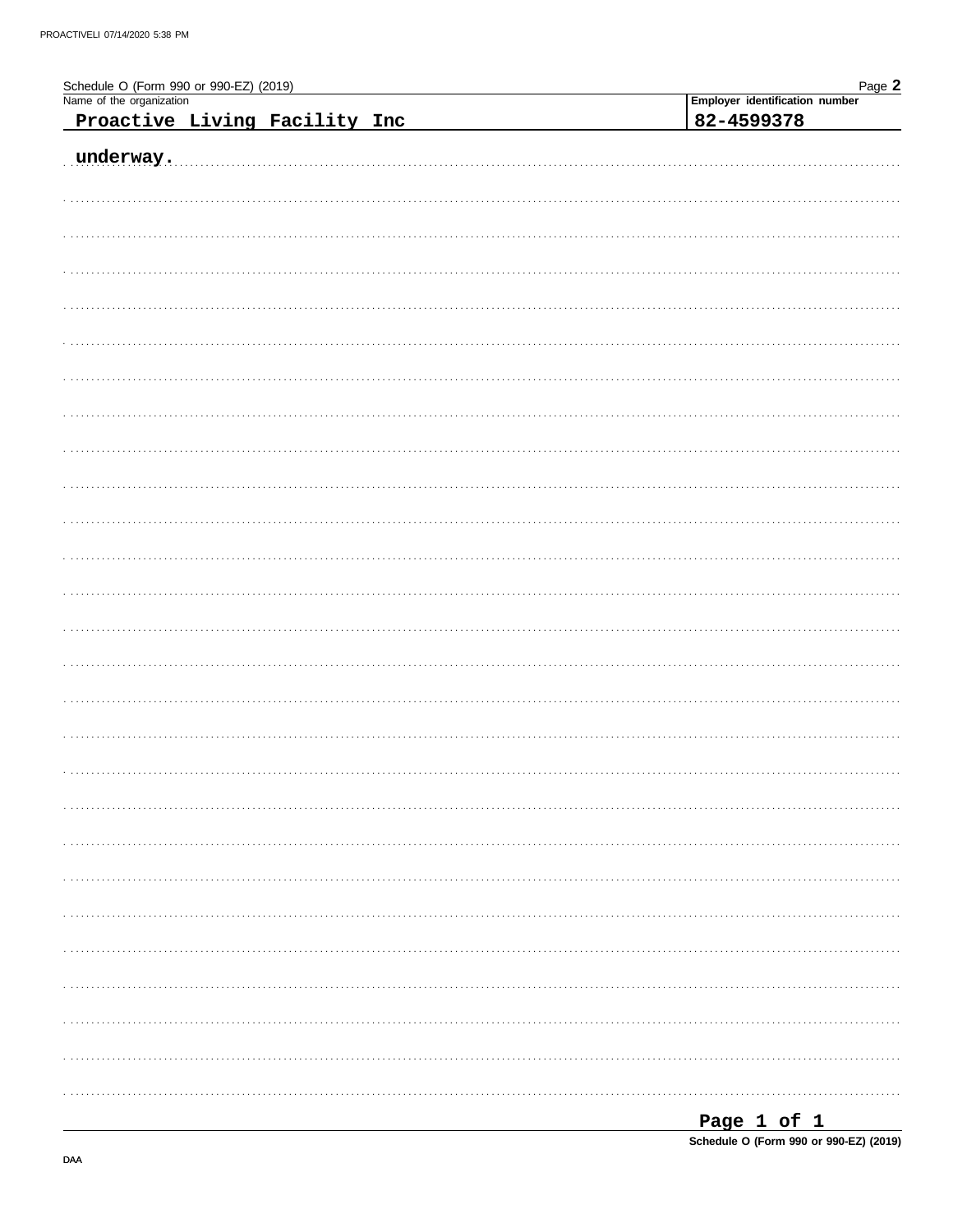PROACTIVELI Proactive Living Facility Inc  $07/14/2020$  5:38 PM 82-4599378 **Federal Asset Report**

# FYE: 12/31/2019 **Form 990, Page 1**

| Asset | Description                                                                                                             | Date<br>In Service | Cost                         | % | Bus Sec<br>179 Bonus | Basis<br>for Depr | Per Conv Meth            | Prior                  | Current                                      |
|-------|-------------------------------------------------------------------------------------------------------------------------|--------------------|------------------------------|---|----------------------|-------------------|--------------------------|------------------------|----------------------------------------------|
| 2     | <b>Prior MACRS:</b><br>Computer and Printer                                                                             | 8/08/18            | 648<br>648                   |   | X                    | $\overline{0}$    | <b>HY 200DB</b><br>5     | 648<br>648             | $\theta$                                     |
|       | <b>Other Depreciation:</b><br>Land<br><b>Total Other Depreciation</b>                                                   | 8/06/18            | 68,859<br>68,859             |   |                      | 68,859<br>68,859  | $\Omega$<br>Land<br>$ -$ | $\Omega$<br>$\Omega$   | $\Omega$<br>$\Omega$                         |
|       | <b>Total ACRS and Other Depreciation</b>                                                                                |                    | 68,859                       |   |                      | 68,859            |                          |                        |                                              |
|       | <b>Grand Totals</b><br><b>Less: Dispositions and Transfers</b><br>Less: Start-up/Org Expense<br><b>Net Grand Totals</b> |                    | 69,507<br>$\theta$<br>69,507 |   |                      | 68,859<br>68,859  |                          | 648<br>$\theta$<br>648 | $\theta$<br>$\Omega$<br>$\Omega$<br>$\theta$ |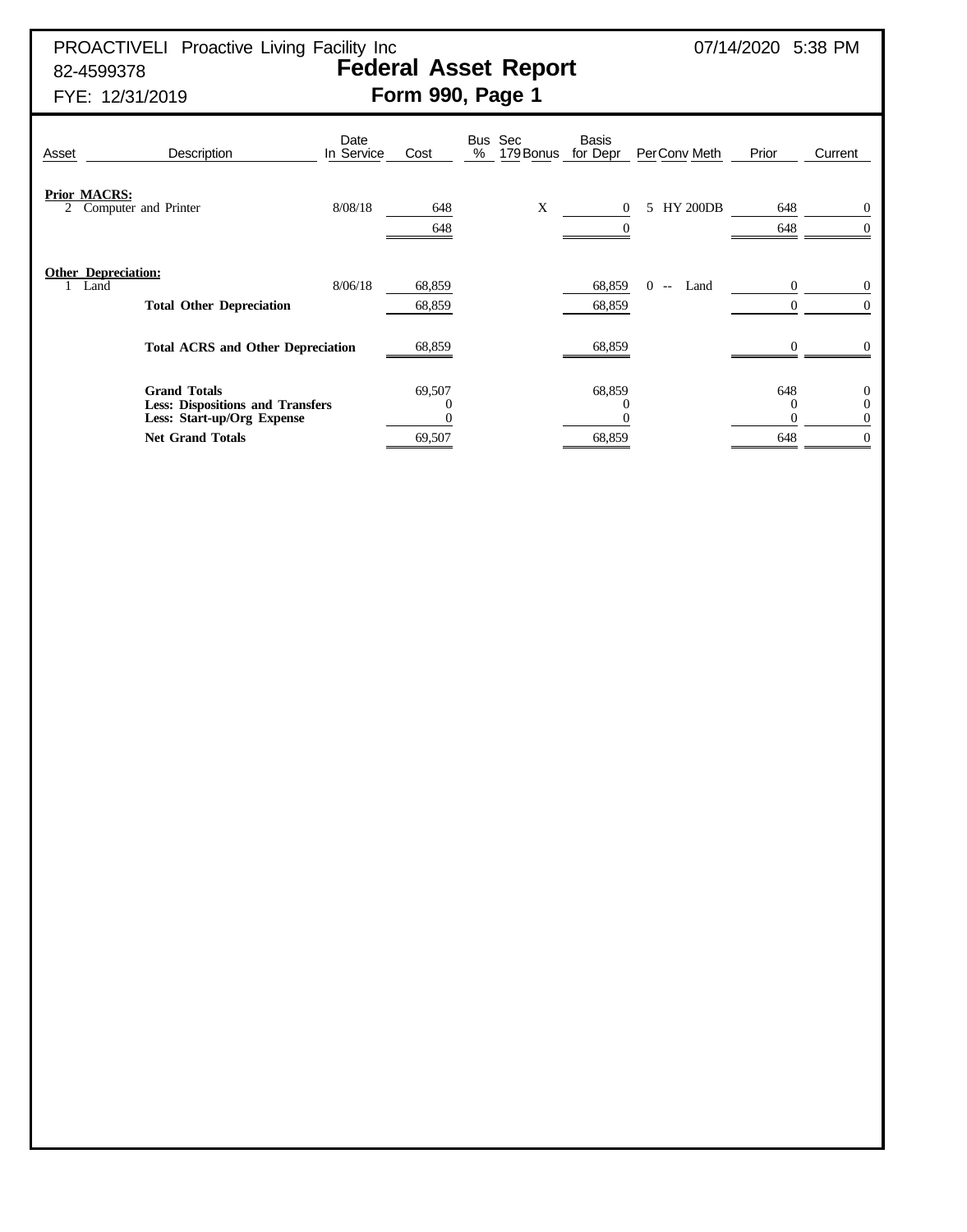| PROACTIVELI Proactive Living Facility Inc<br>82-4599378<br>FYE: 12/31/2019 | <b>Bonus Depreciation Report</b> | <b>Form 990, Page 1</b>   |                      |                  |                       | 07/14/2020 5:38 PM      |
|----------------------------------------------------------------------------|----------------------------------|---------------------------|----------------------|------------------|-----------------------|-------------------------|
| Property Description<br>Asset                                              | Date In<br>Service               | Tax<br>Cost<br>Bus<br>Pct | Tax Sec<br>179 Exp   | Current<br>Bonus | Prior<br><b>Bonus</b> | Tax - Basis<br>for Depr |
| 2 Computer and Printer                                                     | 8/08/18                          | 648                       | $\boldsymbol{0}$     | $\boldsymbol{0}$ | 648                   | $\boldsymbol{0}$        |
|                                                                            | <b>Grand Total</b>               | 648                       | $\frac{0}{\sqrt{2}}$ | $\overline{0}$   | 648                   | $\boldsymbol{0}$        |
|                                                                            |                                  |                           |                      |                  |                       |                         |
|                                                                            |                                  |                           |                      |                  |                       |                         |
|                                                                            |                                  |                           |                      |                  |                       |                         |
|                                                                            |                                  |                           |                      |                  |                       |                         |
|                                                                            |                                  |                           |                      |                  |                       |                         |
|                                                                            |                                  |                           |                      |                  |                       |                         |
|                                                                            |                                  |                           |                      |                  |                       |                         |
|                                                                            |                                  |                           |                      |                  |                       |                         |
|                                                                            |                                  |                           |                      |                  |                       |                         |
|                                                                            |                                  |                           |                      |                  |                       |                         |
|                                                                            |                                  |                           |                      |                  |                       |                         |
|                                                                            |                                  |                           |                      |                  |                       |                         |
|                                                                            |                                  |                           |                      |                  |                       |                         |
|                                                                            |                                  |                           |                      |                  |                       |                         |
|                                                                            |                                  |                           |                      |                  |                       |                         |
|                                                                            |                                  |                           |                      |                  |                       |                         |
|                                                                            |                                  |                           |                      |                  |                       |                         |
|                                                                            |                                  |                           |                      |                  |                       |                         |
|                                                                            |                                  |                           |                      |                  |                       |                         |
|                                                                            |                                  |                           |                      |                  |                       |                         |
|                                                                            |                                  |                           |                      |                  |                       |                         |
|                                                                            |                                  |                           |                      |                  |                       |                         |
|                                                                            |                                  |                           |                      |                  |                       |                         |
|                                                                            |                                  |                           |                      |                  |                       |                         |
|                                                                            |                                  |                           |                      |                  |                       |                         |
|                                                                            |                                  |                           |                      |                  |                       |                         |
|                                                                            |                                  |                           |                      |                  |                       |                         |
|                                                                            |                                  |                           |                      |                  |                       |                         |
|                                                                            |                                  |                           |                      |                  |                       |                         |
|                                                                            |                                  |                           |                      |                  |                       |                         |
|                                                                            |                                  |                           |                      |                  |                       |                         |
|                                                                            |                                  |                           |                      |                  |                       |                         |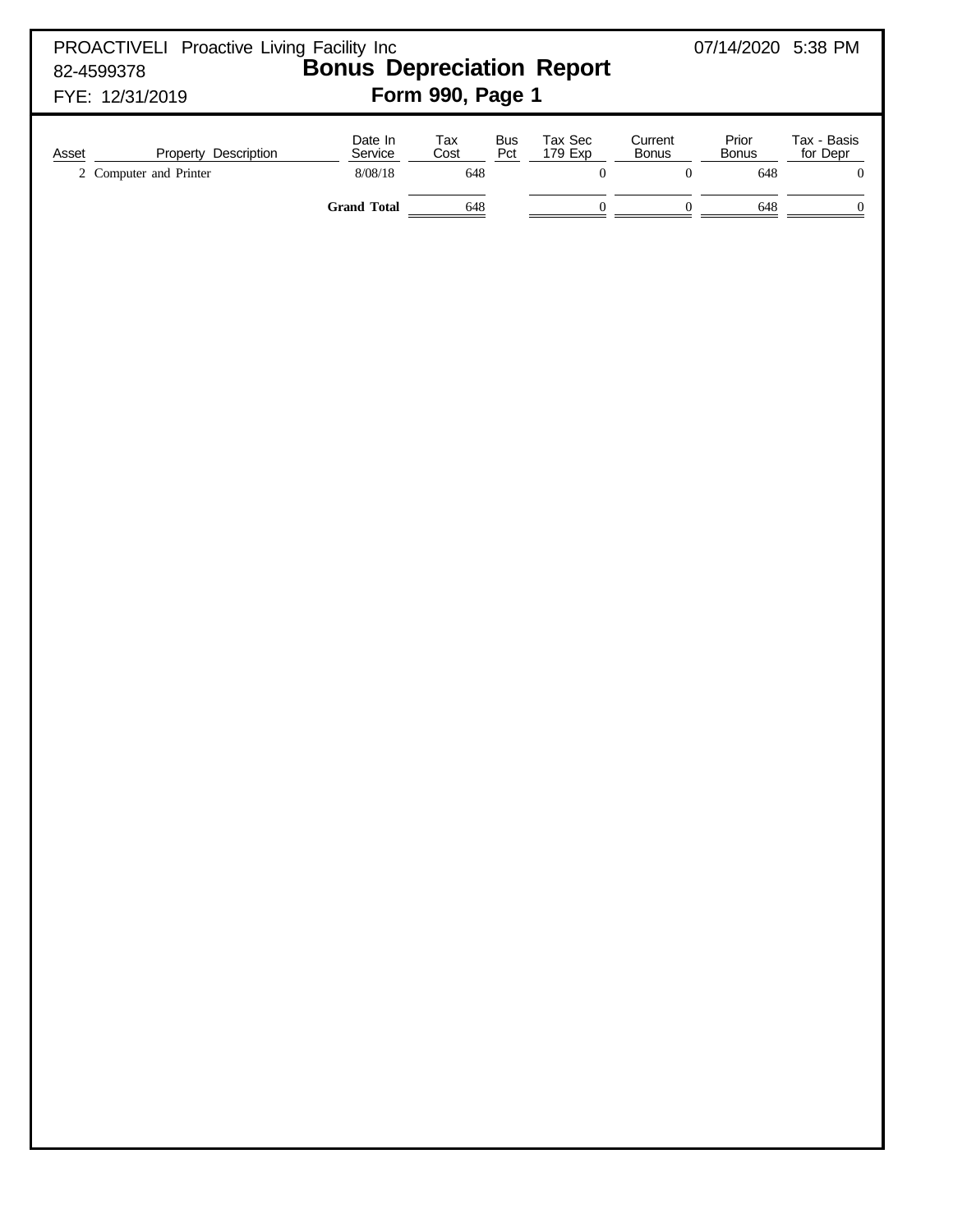| FYE: 12/31/2019              | PROACTIVELI Proactive Living Facility Inc<br>82-4599378 <b>Depreciation Adjustment Report</b> | <b>All Business Activities</b> |     | 07/14/2020 5:38 PM                 |
|------------------------------|-----------------------------------------------------------------------------------------------|--------------------------------|-----|------------------------------------|
| Unit<br><b>Asset</b><br>Form | Description                                                                                   | Tax                            | AMT | AMT<br>Adjustments/<br>Preferences |
|                              | There are no assets that meet the criteria of this report                                     |                                |     |                                    |
|                              |                                                                                               |                                |     |                                    |
|                              |                                                                                               |                                |     |                                    |
|                              |                                                                                               |                                |     |                                    |
|                              |                                                                                               |                                |     |                                    |
|                              |                                                                                               |                                |     |                                    |
|                              |                                                                                               |                                |     |                                    |
|                              |                                                                                               |                                |     |                                    |
|                              |                                                                                               |                                |     |                                    |
|                              |                                                                                               |                                |     |                                    |
|                              |                                                                                               |                                |     |                                    |
|                              |                                                                                               |                                |     |                                    |
|                              |                                                                                               |                                |     |                                    |
|                              |                                                                                               |                                |     |                                    |
|                              |                                                                                               |                                |     |                                    |
|                              |                                                                                               |                                |     |                                    |
|                              |                                                                                               |                                |     |                                    |
|                              |                                                                                               |                                |     |                                    |
|                              |                                                                                               |                                |     |                                    |
|                              |                                                                                               |                                |     |                                    |
|                              |                                                                                               |                                |     |                                    |
|                              |                                                                                               |                                |     |                                    |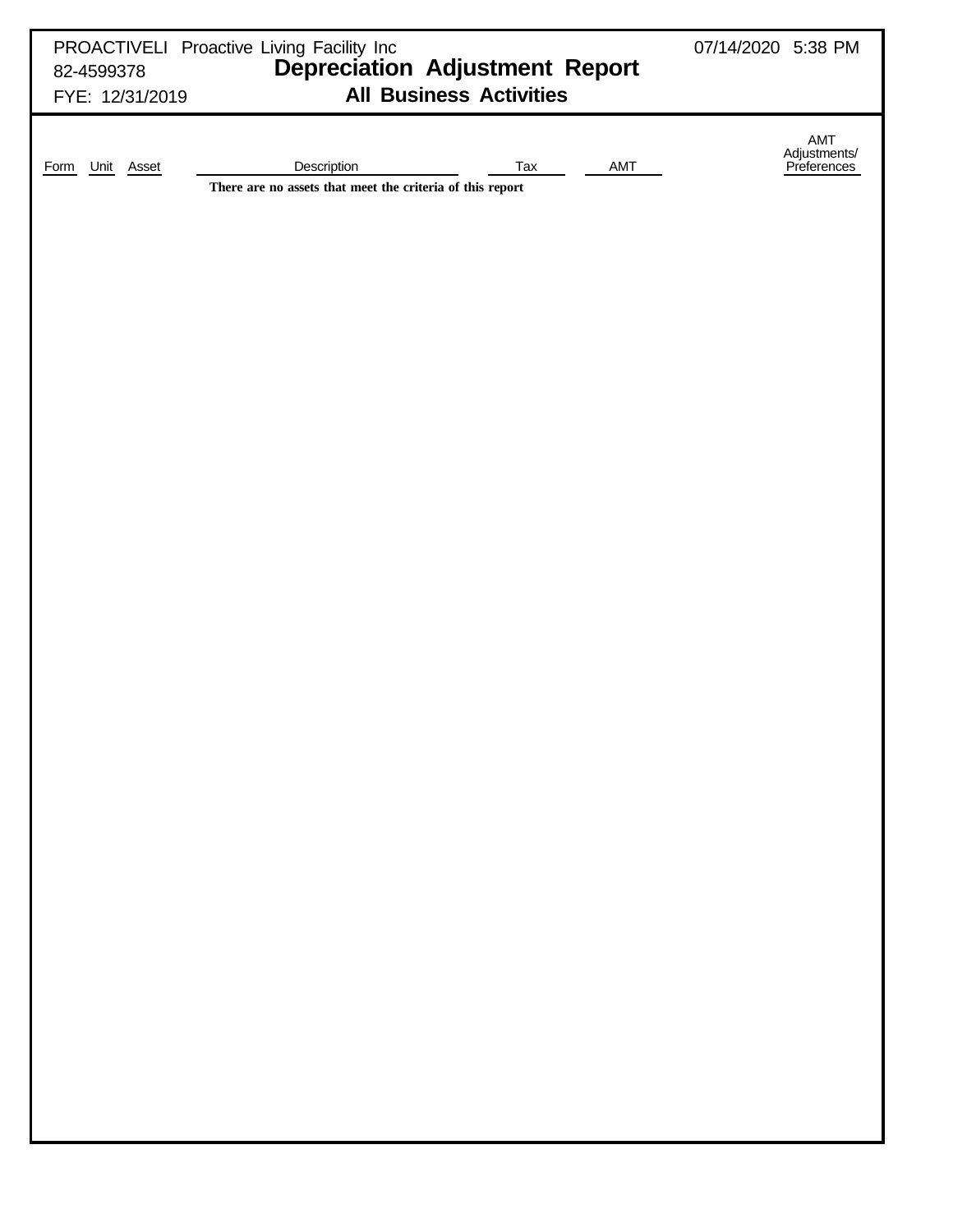| 82-4599378                 | PROACTIVELI Proactive Living Facility Inc<br>Future Depreciation Report FYE: 12/31/20<br>FYE: 12/31/2019 |                    | Form 990, Page 1 |                |            | 07/14/2020 5:38 PM |  |
|----------------------------|----------------------------------------------------------------------------------------------------------|--------------------|------------------|----------------|------------|--------------------|--|
| Asset                      | Description                                                                                              | Date In<br>Service | Cost             | Tax            | <b>AMT</b> |                    |  |
| <b>Prior MACRS:</b>        |                                                                                                          |                    |                  |                |            |                    |  |
| 2                          | Computer and Printer                                                                                     | 8/08/18            | 648              | $\overline{0}$ |            |                    |  |
|                            |                                                                                                          |                    | 648              | $\Omega$       |            |                    |  |
| <b>Other Depreciation:</b> |                                                                                                          |                    |                  |                |            |                    |  |
|                            | Land                                                                                                     | 8/06/18            | 68,859           | $\Omega$       |            |                    |  |
|                            | <b>Total Other Depreciation</b>                                                                          |                    | 68,859           | $\Omega$       |            |                    |  |
|                            | <b>Total ACRS and Other Depreciation</b>                                                                 |                    | 68,859           |                |            |                    |  |
|                            | <b>Grand Totals</b>                                                                                      |                    | 69,507           | $\overline{0}$ |            | 0                  |  |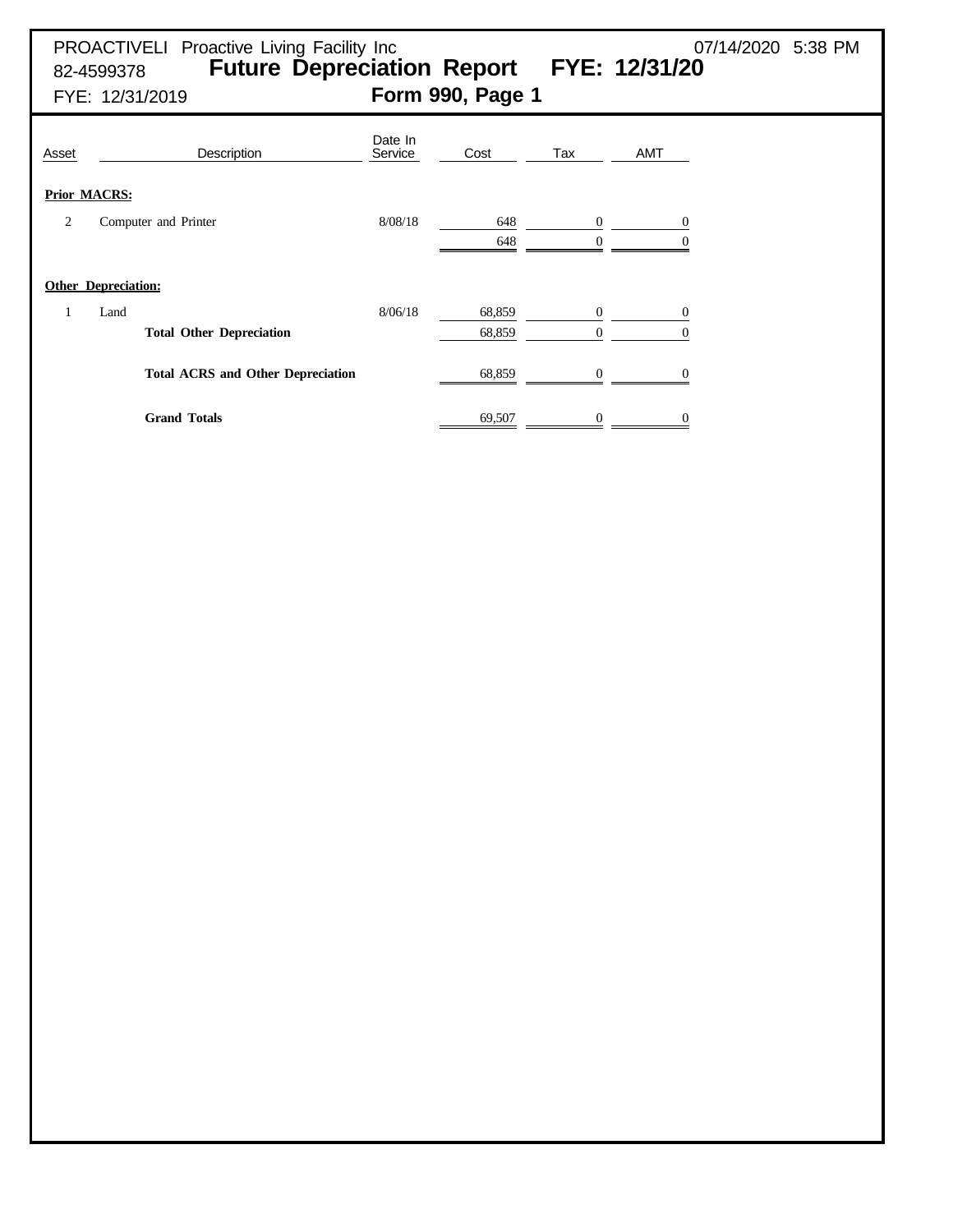| <b>Description</b> | Beginning<br>of Year | Accumulated<br>Depreciation | End of<br>Year |        | Accumulated<br>Depreciation |
|--------------------|----------------------|-----------------------------|----------------|--------|-----------------------------|
|                    | 83,359               | S                           |                | 68,859 |                             |
| Total              | 83,359               |                             |                | 68,859 |                             |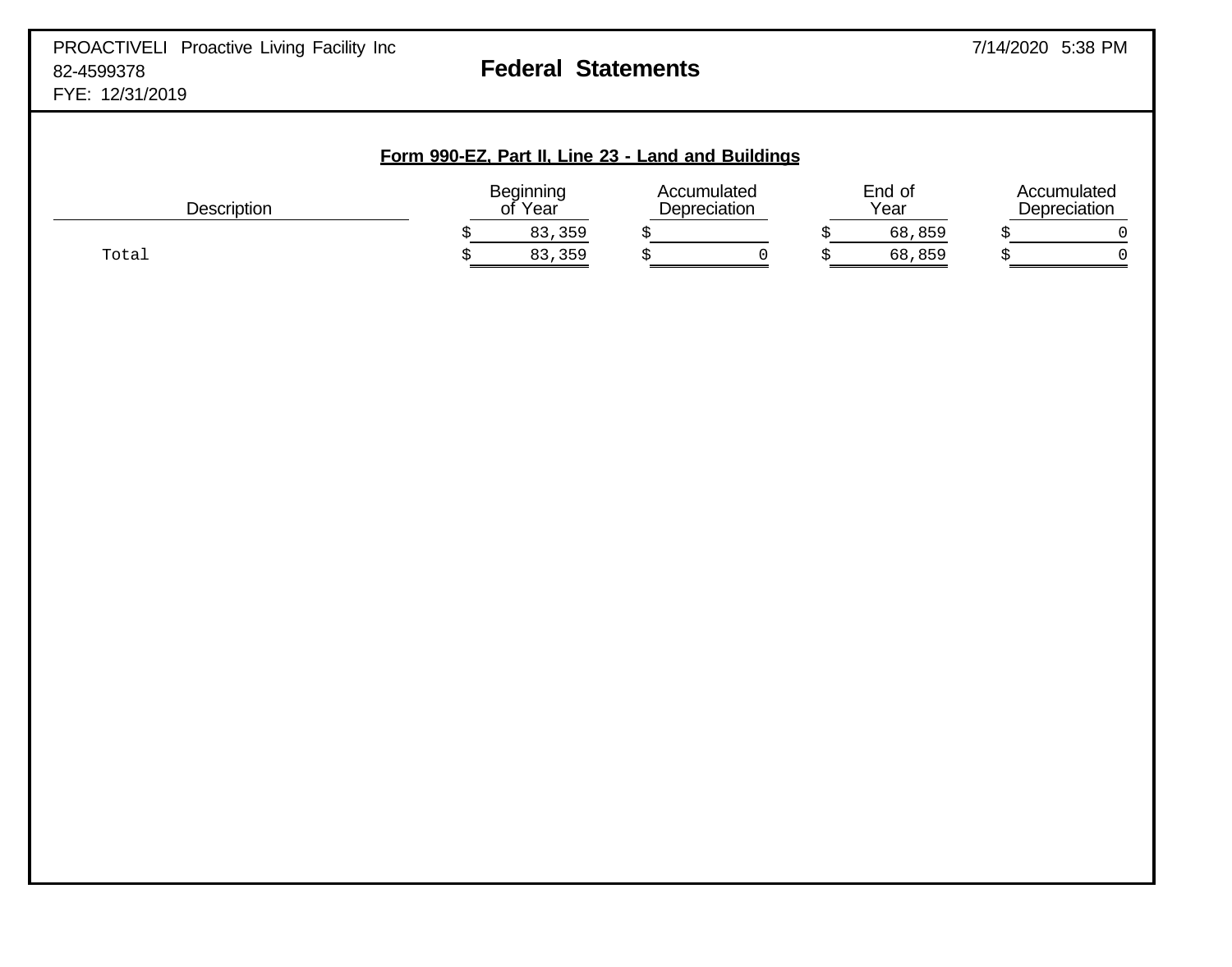| PROACTIVELI Proactive Living Facility Inc<br>82-4599378<br>FYE: 12/31/2019 | <b>Federal Statements</b>      | 7/14/2020 5:38 PM |
|----------------------------------------------------------------------------|--------------------------------|-------------------|
|                                                                            | Schedule A, Part II, Line 1(e) |                   |
| Description                                                                |                                | Amount            |
| Donations                                                                  |                                | 45,322            |
| Total                                                                      |                                | 45,322            |
|                                                                            |                                |                   |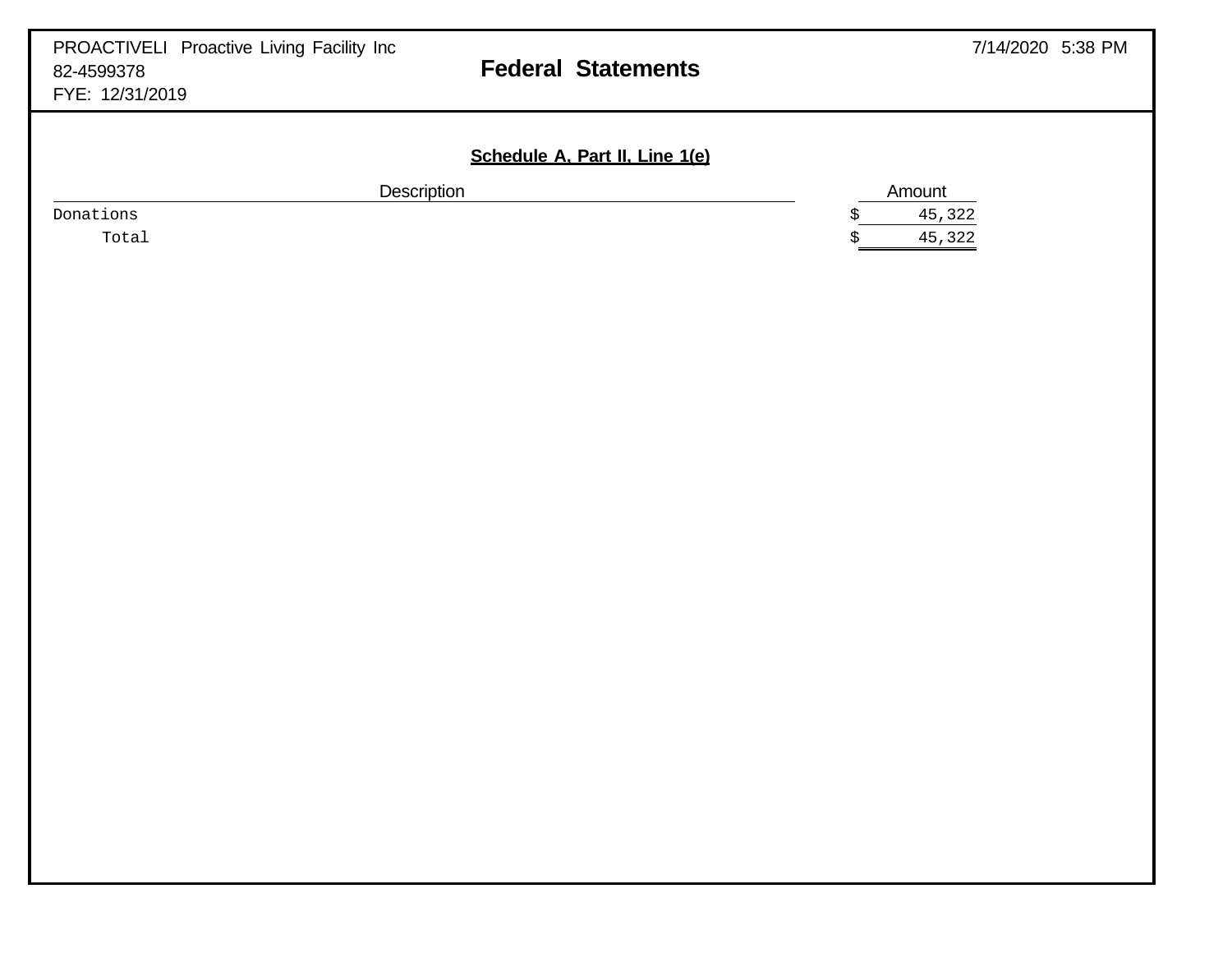## **Schedule A, Part II, Line 5 - Excess Gifts**

| Donor Name                                             | Total             |  | <b>Excess</b>    |
|--------------------------------------------------------|-------------------|--|------------------|
| Richard Janssen                                        | 11,000            |  | 4,247            |
| Anonymous Montana Community<br>Dave and Mitzi Richards | 150,000<br>10,000 |  | 143,247<br>3,247 |
| Lois Weber                                             | 14,000            |  | 7,247            |
| Zach and Mindy Weber<br>Steve Weber                    | 50,000<br>11,300  |  | 43,247<br>4,547  |
| Total                                                  | 246,300           |  | 205,782          |